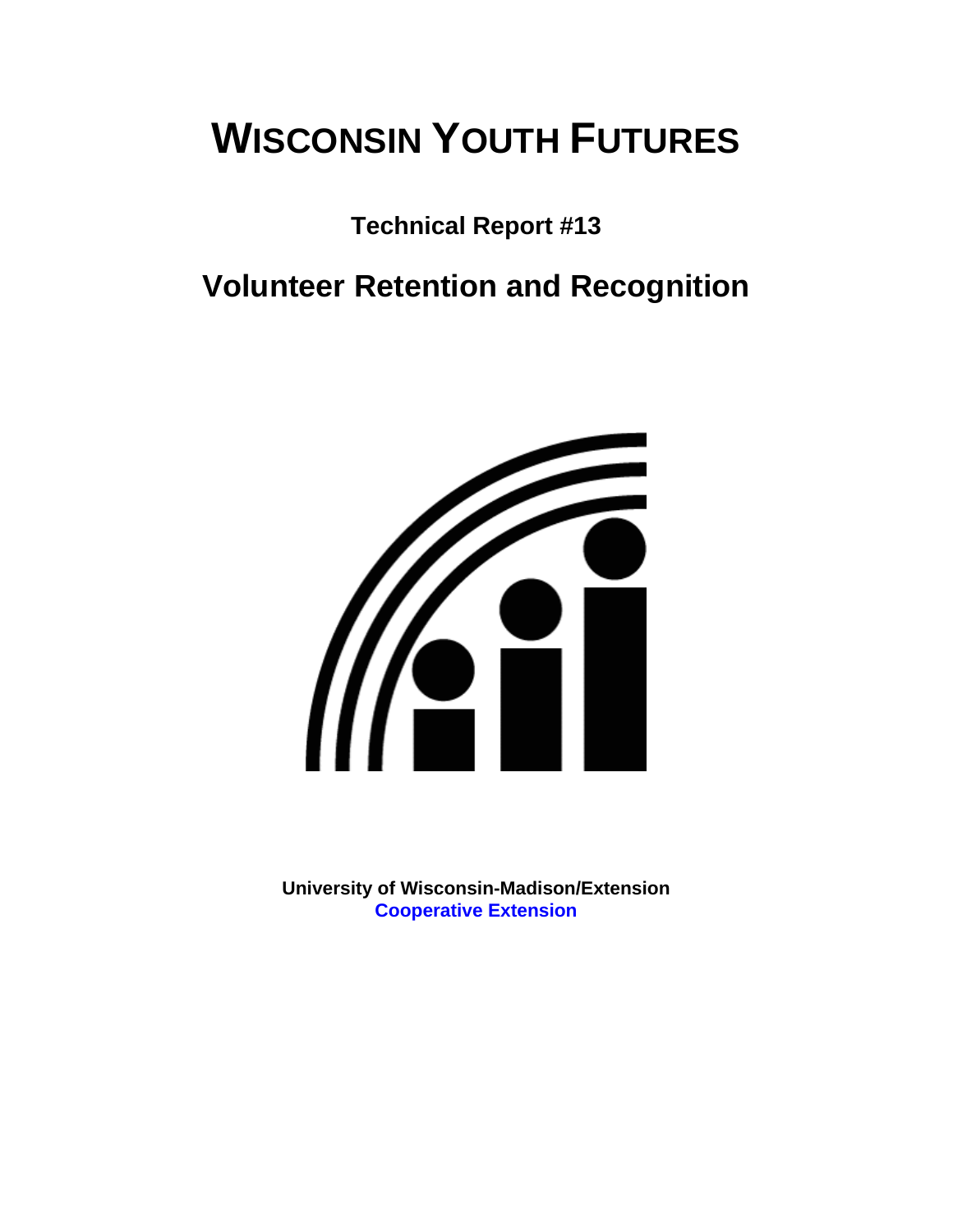# **Volunteer Retention and Recognition**

by

[Mary R. Huser](http://www.uwex.edu/ces/flp/specialists/huser.html), C.H.E.S.

Youth Outreach Educator, University of Wisconsin-Madison/Extension

### **INTRODUCTION**

Wisconsin Youth Futures aims to build communities of support for youth and families. Volunteers are a vital component of this prevention program. Incorporating volunteer management principles into Youth Futures will strengthen local programs and increase the likelihood of fostering positive youth development.

Published materials on volunteer management typically focus on a myriad of related topics, including training, personnel management, organizational finances, and communications. This resource guide contains information and activities highlighting two additional aspects of volunteer management - retention and recognition of volunteers.

### **VOLUNTEER RETENTION**

Recruiting volunteers to the Youth Futures effort is only one step in establishing a solid and broad base of volunteer support for the project. Retention is another necessary step of working with volunteers. Plans to retain Youth Futures volunteers are vital if the project is to grow and succeed.

Some of the same principles of volunteer recruitment apply to volunteer retention, yet significant differences between the two concepts exist. The following section focuses on three principles specific to volunteer retention:

- 1. matching volunteer roles with people's reasons for involvement,
- 2. creating meaningful volunteer opportunities, and
- 3. expanding volunteer opportunities.

#### **Matching Volunteer Roles with Reasons for Involvement**

When people are asked why they initially became active as volunteers, their responses frequently resemble the following:

- Someone I know asked me
- I believe in the cause or goals of the group
- I can make a positive difference in this group
- It will be a good way to meet other people
- I can get some experience or credit for a future paying job
- This is a way for me to "give back"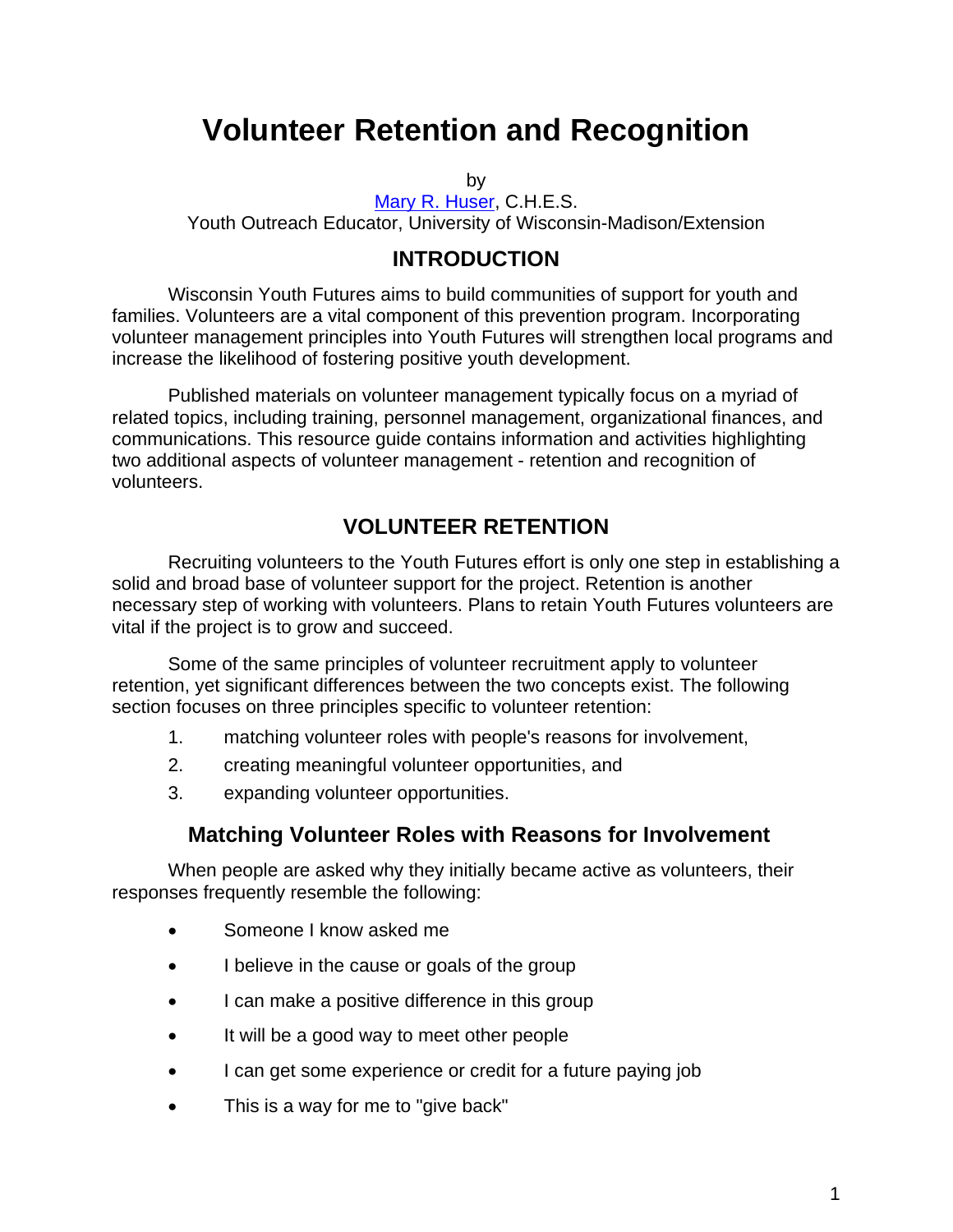Researchers have categorized reasons for volunteering into the following six areas:

- 1. To act on deeply held beliefs about the importance of helping others
- 2. To learn for the pure enjoyment of it
- 3. To acquire new skills or facts to increase job skills
- 4. To meet the expectations of and to impress other people
- 5. To provide relief or escape
- 6. To meet the desire to be needed and important

Why do people volunteer to work on the Youth Futures projects? Responses from participants at the 1993 Youth Futures Conference included:

- I was asked to be involved
- This project is new and interesting
- I have something to offer to this
- I'm curious about what will happen
- This is a different approach that I have confidence in
- Because of the youth involvement
- It is an opportunity to work with the whole community

Research with volunteers has shown that these initial reasons may (and often do) change once the newly recruited volunteer gains experience with a project or program. That is to say, what may have been the reason for a person first becoming active in Youth Futures may not be relevant later on. The rewards the experienced volunteer seeks from his/her contribution are seldom the same rewards sought earlier in the volunteer role. A study by Smith and Berns found that when job responsibilities are built around a volunteer's motivating factors, the job is meaningful and the relationship is a success. **Thus, by knowing the reasons and rewards motivating to Youth Futures volunteers, appropriate roles can be designed to meet these factors and create fulfilling volunteer experiences.** 

What are the reasons local Youth Futures volunteers have for their involvement in the project? The following activity is designed to compare volunteers' reasons for being involved in Youth Futures with their current experiences. Discussion should focus on how volunteer involvement matches expectations and what actions could be taken to better align these two components necessary for successful volunteer retention.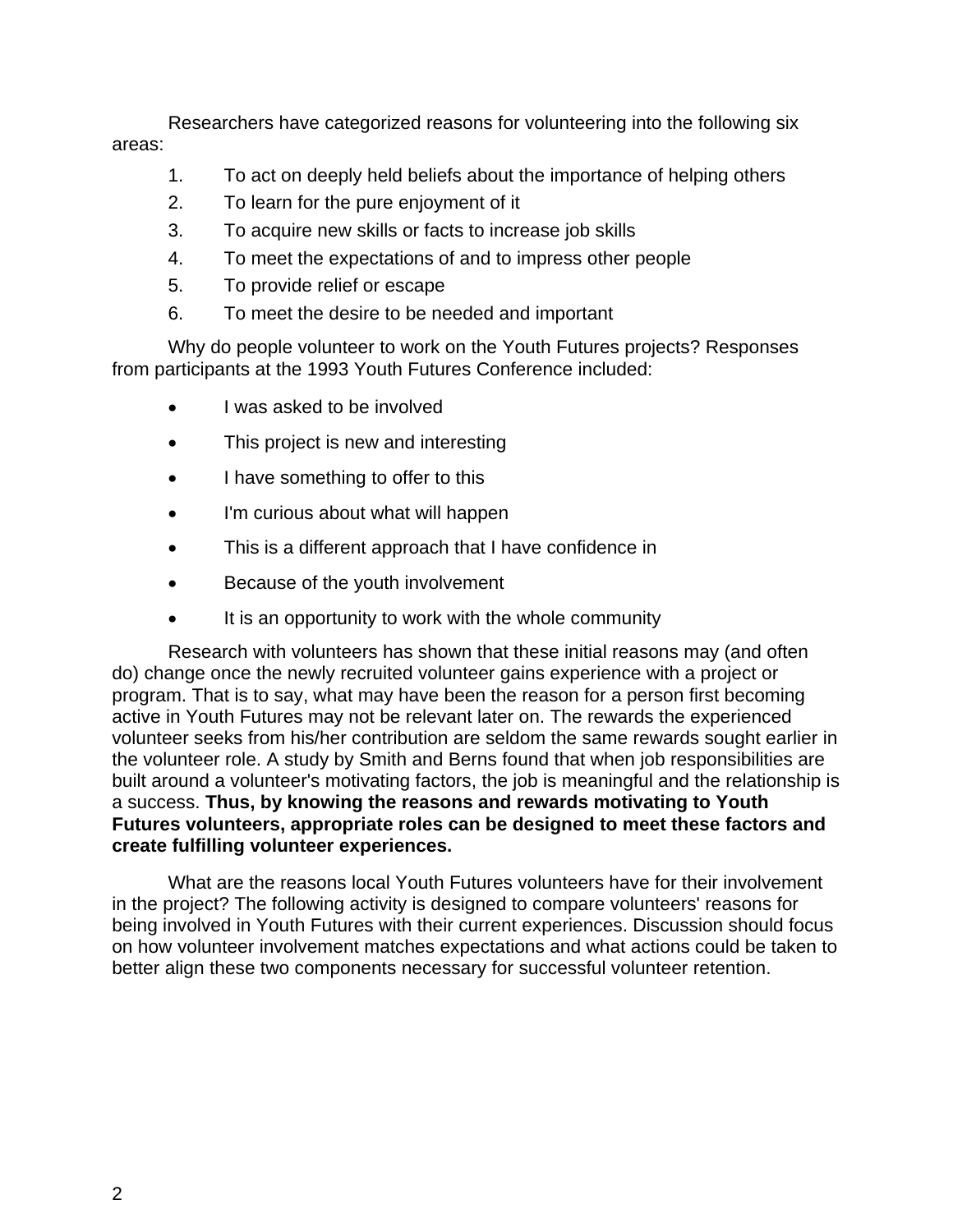#### !!!!!!!!!!!!!!!!!!!!!!!!!!!!!!!!!!!!!!!!!!!!!!!!!!!!!!!!!!!!!!!!!!!

Activity #1 (See Appendix A for a prepared activity form)

*Objective: To compare volunteers' reasons for involvement in Youth Futures with their current volunteer experiences.* 

Ask Youth Futures volunteers to answer the following questions:

- 1. Why did you join or become active in Youth Futures?
- 2. What are your reasons for still being involved in Youth Futures now?
- 3. Using a scale of 1-10, rate how your involvement in Youth Futures has matched your expectations of what you thought it would be.  $(1 = \text{nothing})$ like I expected,  $10 =$  everything I expected)

1 2 3 4 5 6 7 8 9 10

4. How satisfying has it been working with Youth Futures?  $(1 = not at all$ satisfying,  $10 =$  extremely satisfying)

1 2 3 4 5 6 7 8 9 10

5. How could your involvement with Youth Futures be more satisfying for you?

*Although this activity is most valuable when discussed on an individual basis, it is also*  appropriate to conduct the activity in small groups. When done in a group setting, *participants may silently record their answers and then share responses to questions #1, 2 & 5 in a round robin fashion. Facilitators can record responses on newsprint and lead small group discussion on ways to better match volunteers' reasons for involvement with Youth Futures roles.* 

!!!!!!!!!!!!!!!!!!!!!!!!!!!!!!!!!!!!!!!!!!!!!!!!!!!!!!!!!!!!!!!!!!!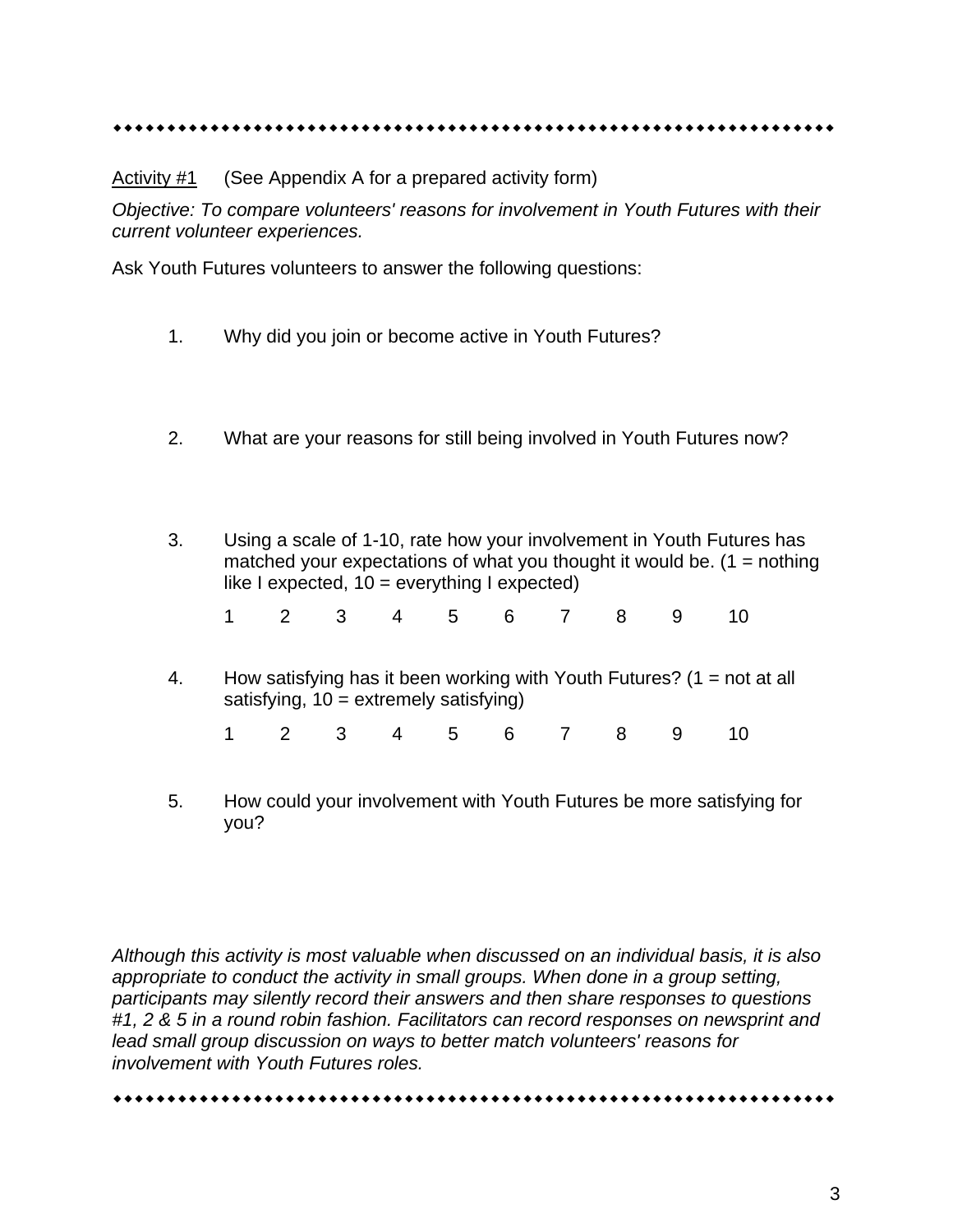No matter the circumstances, actions to accommodate the volunteer's reasons for involvement can be identified and suitable changes can be determined through the previous activity. It is imperative that once volunteers have identified their reasons, appropriate changes are made for a better match between their experiences and reasons for involvement. Failure to design more satisfying roles for volunteers expressing interest in such a change may erode current volunteer contributions as well as negatively impact future volunteer involvement.

Another closely related, but distinct aspect of volunteer retention concerns the skills and preferences volunteers possess. Research shows it is important to match volunteer skills and abilities with job tasks and to relate tasks to volunteer values. Investigators of volunteerism have found that discrepancies between volunteer preferences and actual roles performed often lead to feelings of discontent and dropping out of the group. Another activity helps to illustrate this important concept.

!!!!!!!!!!!!!!!!!!!!!!!!!!!!!!!!!!!!!!!!!!!!!!!!!!!!!!!!!!!!!!!!!!!

Activity #2 (See Appendix B for a prepared activity form)

*Objective: To match Youth Futures volunteers' preferences and skills with job tasks.* 

Step 1) Ask volunteers to circle 3 of the household activities listed below they would be most willing to do.

- wash the car
- iron clothes • mow lawn

• cook dinner

• shovel snow

• grocery shop

• clean garage

- take out garbage
- clean toilet

• vacuum

• change bedding

- wash & dry dishes sweep floor
	- change oil in car
	- clean shower/bathtub
	- dust
	- rake leaves
		- other
- Next, ask volunteers to think about which of the above tasks they do most often.

Ask them to place a check in front of those 3 tasks they most often do.

At this point, informally discuss if there is a good match between what volunteers like to do versus what they actually do. Facilitators should begin to introduce the concept of how job satisfaction is related to the tasks of the job. This, of course, differs with individuals. The majority of discussion time should be spent on the next part of the exercise.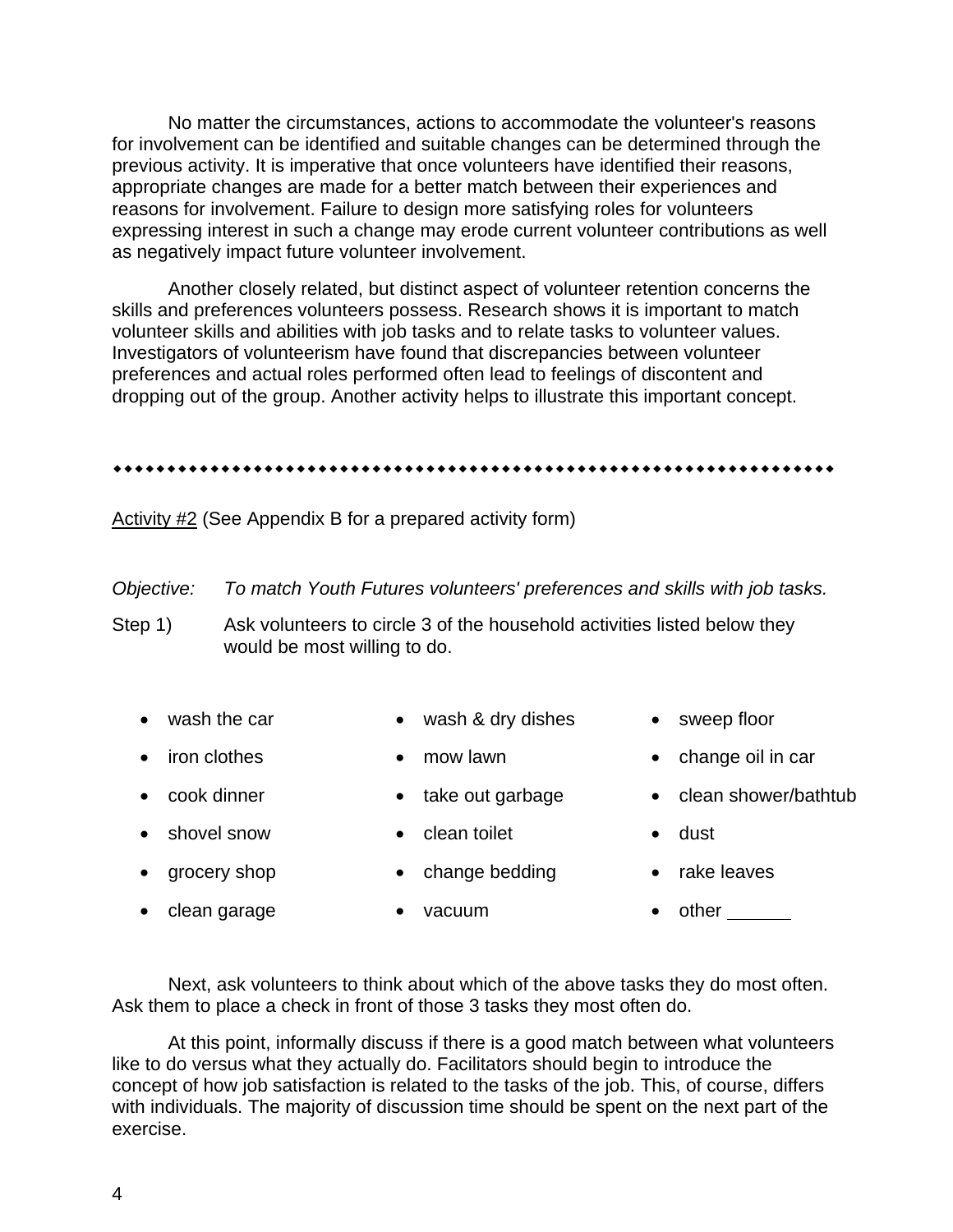Ask volunteers to read through the list below of tasks involved in Youth Futures and circle the 3 tasks they would be most interested in doing. (This will be most useful if a list of Youth Futures tasks specific to the local site is generated and used here.)

- chaperon youth activities
- assemble newsletters
- write articles for newspaper and newsletter
- be interviewed on local radio or TV
- help lead/teach workshop for parents
- help lead/teach workshop for youth
- do fund-raising with local businesses, boards, individuals
- lead committee meetings
- telephone other members on reminders
- organize activities
- $\bullet$  other  $\qquad \qquad$   $\bullet$  other  $\qquad \qquad$   $\qquad \qquad$   $\qquad \qquad$   $\qquad \qquad$   $\qquad \qquad$   $\qquad \qquad$   $\qquad \qquad$   $\qquad \qquad$   $\qquad \qquad$   $\qquad \qquad$   $\qquad \qquad$   $\qquad$   $\qquad \qquad$   $\qquad$   $\qquad \qquad$   $\qquad$   $\qquad$   $\qquad$   $\qquad$   $\qquad$   $\qquad$   $\qquad$   $\qquad$   $\qquad$   $\qquad$

Next, ask volunteers to check the 3 tasks they most often do in Youth Futures.

Have 2 participants tally responses of the group on separate sheets of newsprint or on overhead transparency. Ask participants to analyze their lists...are the items circled the same ones checked? Is there any overlap? Or, are volunteers doing tasks that they really don't enjoy? That is, how well are volunteers preferences matched to the roles they are asked to perform? Gather ideas from volunteers on how their role with Youth Futures could be adjusted to better reflect their job preferences. Record ideas and use to make changes in volunteer roles.

Volunteers new to Youth Futures could use the local list of tasks to indicate their job preferences. Applied most effectively, matching volunteer preferences with tasks occurs during the volunteer orientation.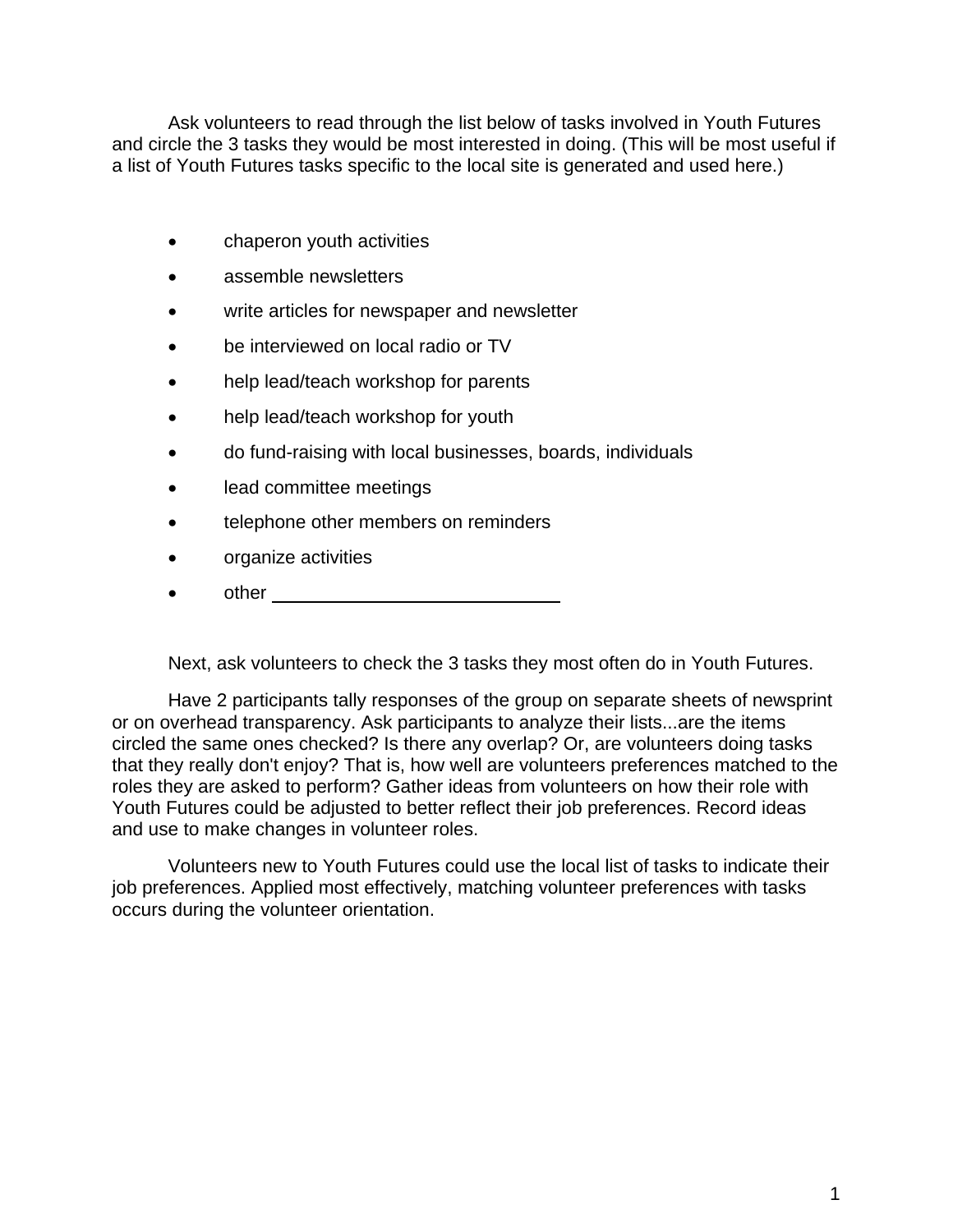### **Creating Meaningful Volunteer Opportunities**

The importance of designing exciting, challenging and rewarding volunteer jobs can make the difference between high and low retention rates. Are Youth Futures volunteer jobs ones that people look forward to and want to do? Lynch states that a job people want to do is the cornerstone of all successful volunteer programs; the job must fulfill them in some way. This is especially true for the majority of volunteers today who also hold a paying job—volunteer jobs need to be more fulfilling than the one they get paid to do or must fill a void not met in the paying job.

Lynch recommends four elements be incorporated to create rewarding volunteer jobs:

- 6. Volunteers need to experience their own "turf", that is something they are responsible for. Volunteers who feel this ownership, are more apt to stay with a project. Rather than assigning a volunteer to one task that is performed repeatedly, opportunities should be designed for volunteers to carry a project to completion. Lynch states that even in the simple task of a newsletter mailing, volunteers who do just one activity, such as collating, stapling, or folding for all the newsletters, get less satisfaction from the job itself than those who do all the activities for a portion of the newsletters.
- 7. Volunteers must have responsibility for planning, organizing, deciding, and evaluating what they do. In other words, if volunteers continually do tasks that others have decided need to be done, the volunteer job is not as rewarding as if the volunteer had a say in the decision-making. To establish a sense of ownership for the job, volunteers need to be involved in decisions made pertaining to the job.
- 8. Volunteers that are held responsible for desired results as opposed to a set activity are more likely to continue their volunteering. This may be especially appropriate for Youth Futures volunteers. For example, if Youth Futures volunteers are focused on the desired outcome of their efforts, i.e. preventing underage drinking, violence, or prejudice, it will keep them focused and continually analyzing the reasons for their actions. If instead, the "why" behind their actions is lost and volunteers feel responsible for some activity, but don't know the reason, the jobs quickly loses satisfaction and appeal. Defining volunteer jobs in terms of results helps make the program more successful because people are clear about what is to be accomplished and how their efforts contribute to meeting that goal. Therefore, it is important to familiarize volunteers with the prevention goal of the Youth Futures site as well as a brief explanation of why and how this goal was selected.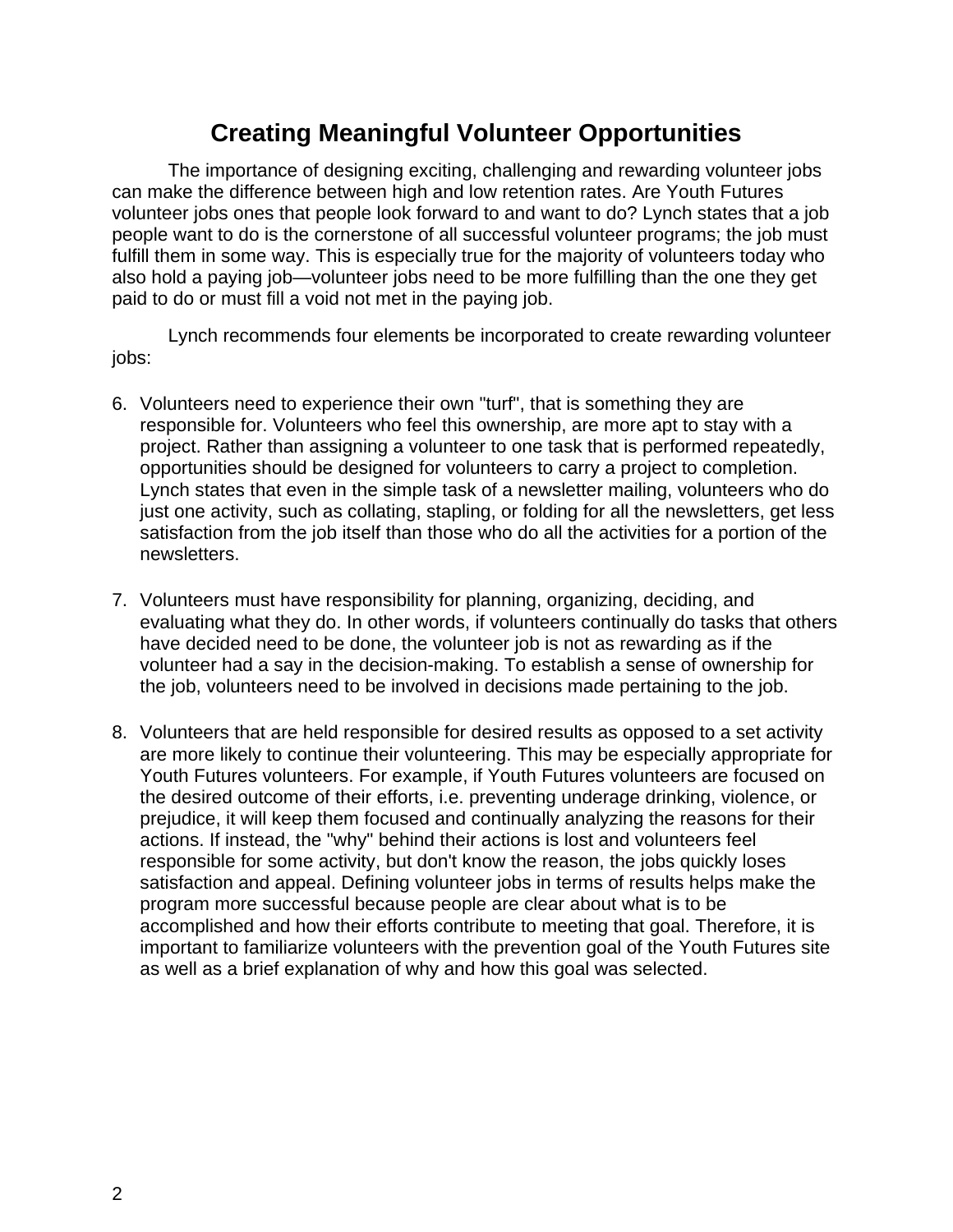9. Volunteers should be involved in measuring whether their efforts are contributing to the organization's goals. Volunteers can help collect and share informal and formal data on the impact of their efforts. Without this information, volunteers may begin to feel that their contributions make little, if any, difference. This is often the point when organizations lose volunteers.

Insightful information on how volunteers view Youth Futures tasks can be discovered from Youth Futures volunteers who have ended their involvement with the project. This information is important in building rewarding volunteer jobs for current and future volunteers. One way to gather these facts is through an "exit" interview - a few questions that a current volunteer asks the outgoing volunteer. This type of information often uncovers the barriers to participation that paid staff overlook or are unaware of. These comments are best used to redesign volunteer experiences which encourage commitment and challenge.

"The Changing Role of Volunteerism" report by the United Hospital Fund recommends new approaches be used to manage and motivate volunteers. Recommendations include 1) strategic screening and placement to clarify expectations of both the volunteer and the volunteer administrator, and 2) ongoing motivation that begins by recognizing why a volunteer "is there in the first place." Developing volunteer jobs that bring out the best in people and matching job responsibilities with volunteer preferences and skills is an excellent way to increase volunteer retention.

#### Maintaining Volunteer Activity

Battle states that the best retention tool is a working system of maintaining volunteer activity. Following are the 10 steps Battle sees as necessary to activate and reactivate members of a volunteer organization (as tailored to Youth Futures).

# **10 STEPS TO ACTIVATING MEMBERS (the best retention tool)**

- 1. Make the member feel wanted and needed.
	- Current members should approach new volunteers and welcome them to their subcommittee (if appropriate) or to the Youth Futures project in general.
	- "Assign" each new member an experienced volunteer to help with becoming oriented to the Youth Futures goals, action plans, and history.
	- The board of directors or executive council should mail a letter welcoming new members to Youth Futures.
	- Keep an updated listing of volunteers on the Youth Futures stationery.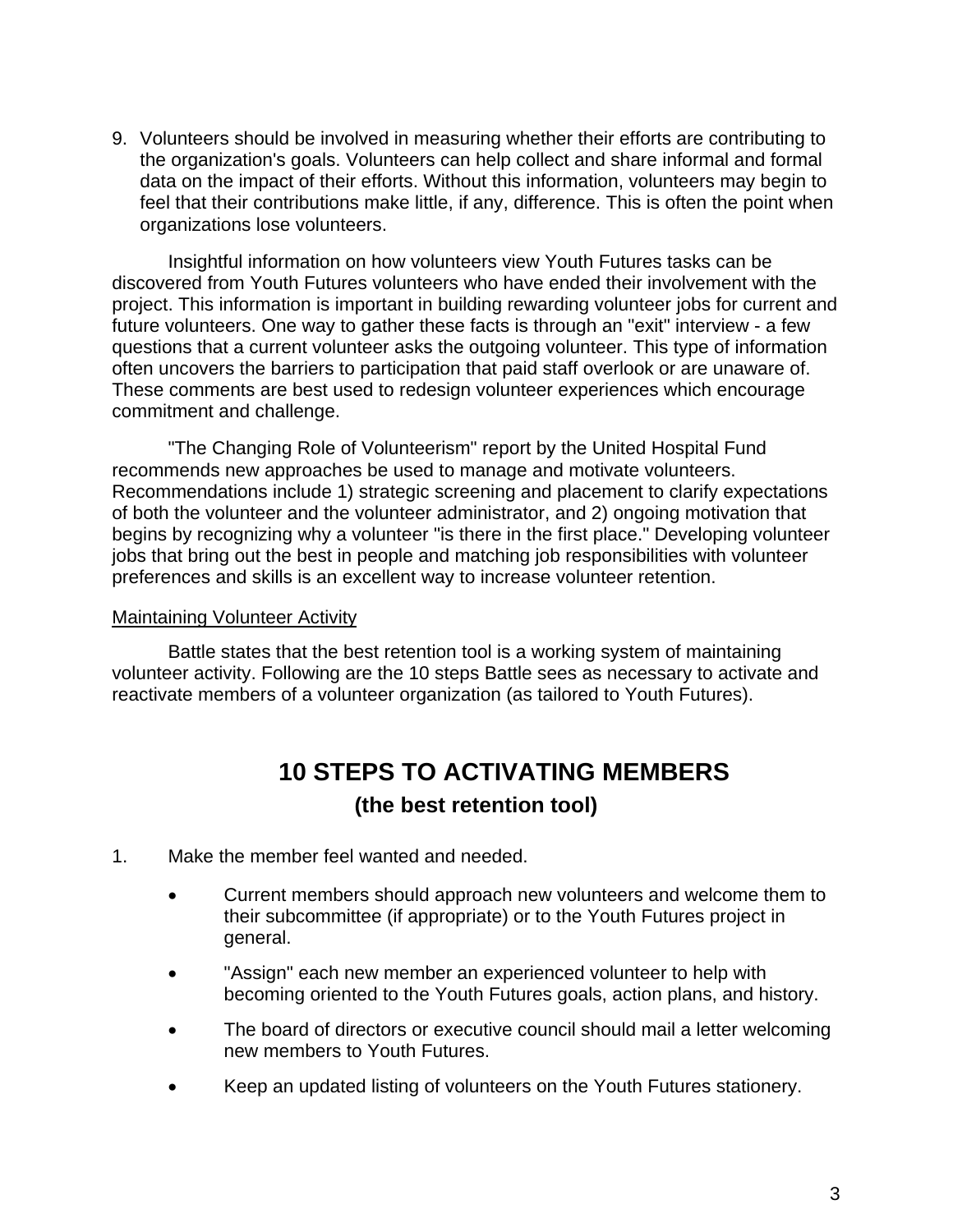- Submit names of new members to newspapers and other local publications; include photographs when possible.
- 2. Get to know the new member.
	- Collect personal information—birthday, spouse's name, parent's name, employer/job, year in school, hobbies, ambitions, etc.
	- Make sure someone personally visits with new members to discuss their interest in Youth Futures and what opportunities will meet their reasons for becoming involved.
- 3. Provide an orientation about the organization.
	- Familiarizing new Youth Futures volunteers to the goals, objectives, history and current status of the organization is an important first step of retaining members. The orientation may be conducted over lunch, via a videotape and materials, or at a formal meeting. Design the orientation to be convenient, time-effective and fun.
- 4. Get the volunteer involved.
	- New volunteers should be involved soon after being recruited; if more than 2-3 weeks lapse, they may feel their contributions are not needed. This often results in losing the volunteer.
- 5. Turn responsibility over to volunteers.
	- Allow volunteers to take ownership of the Youth Futures project on a timeline that reflects their readiness.
- 6. Do not use volunteers only on fund raising or manual labor activities.
	- If a member feels that you only want him or her because they can raise money or do manual labor, interest is likely to fade quickly.
- 7. Keep volunteers informed about group activities.
	- Be sure to add new names to the Youth Futures mailing list.
	- Encourage and demonstrate effective communication skills.
	- Keep volunteers updated on the group's progress. Helping people see that the work they do contributes to the project goals can be motivational. An excellent technique to use is to begin formal and informal Youth Futures meetings with an activity that summarizes what has been accomplished and how that fits into the action plans.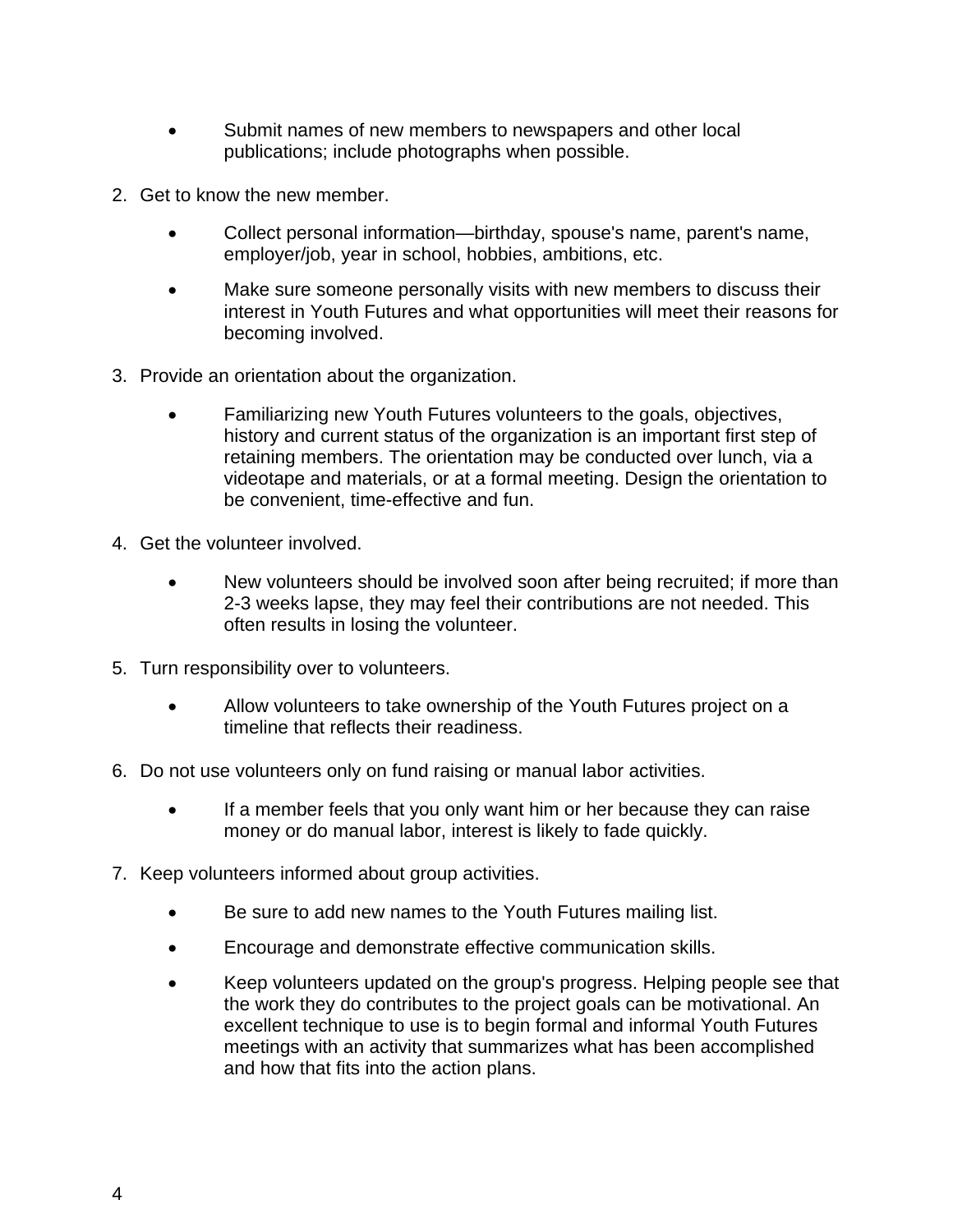- 8. Compliment and reward contributions.
	- Members will be more likely to continue being involved if their efforts are recognized.
- 9. Keep up with changes in volunteers' lives.
	- Recognizing changes in volunteers' personal lives conveys an interest beyond contributions to Youth Futures.

10. Call volunteers whose involvement has dropped.

- If a volunteer shows signs of burnout, one response might be to design a change of responsibilities to help rejuvenate the volunteer. Or, a break from volunteering may be in order to help the person reevaluate their interest and enthusiasm. A complete break from the Youth Futures project may be appropriate for the volunteer who has contributed to the organization and is no longer interested and willing to continue. This situation warrants a respectful thank you to the volunteer with an invitation for future involvement if interested.
- If a member cannot participate anymore, perhaps s/he could recommend another volunteer who will help with the project.

Volunteers have various reasons for remaining active with their chosen causes and projects. Morrison identifies some of the top reasons:

#### Why Volunteers Remain Committed

- 1. They feel appreciated
- 2. They can see their presence does make a difference
- 3. There is a chance for advancement
- 4. There is opportunity for personal growth
- 5. They receive private and public recognition
- 6. They feel capable of handling the tasks offered
- 7. There is a sense of belonging and teamwork among co-workers
- 8. They are involved in the administrative process, such as problem-solving, decision-making and objective-setting
- 9. They recognize that something significant is happening because the group exists
- 10. Their personal needs are being met

The degree to which the above criteria are met for Youth Futures volunteers will largely determine the extent of their involvement and commitment to the project. Thus, if we want to increase the retention rate of Youth Futures volunteers, we need to ask, "To what extent are these criteria currently in place and what needs to be done to ensure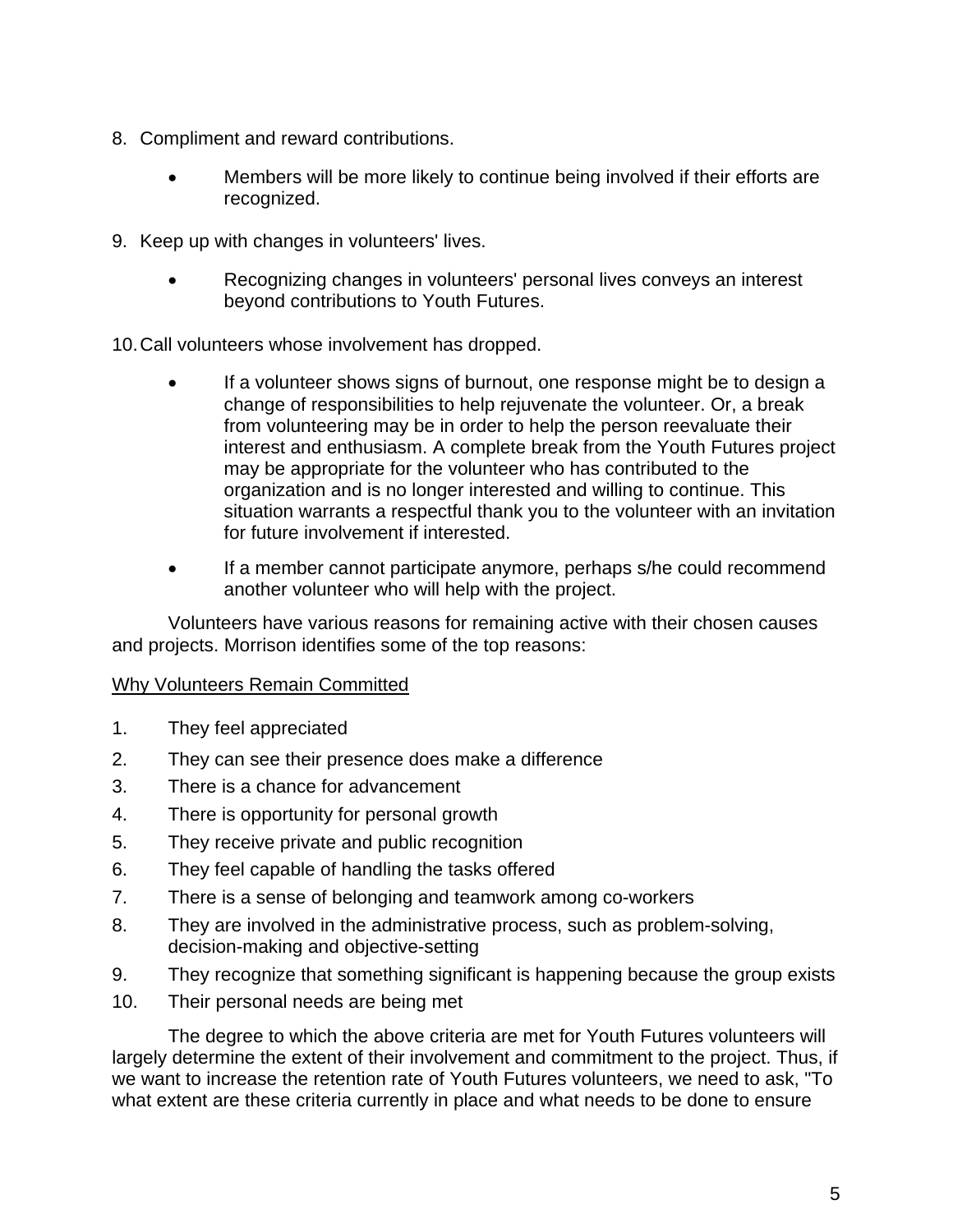these criteria are met for volunteers?" See Appendix C for Activity #3 designed to analyze if and how these criteria are met in Youth Futures sites.

### **Expanding Volunteer Opportunities**

*"The Youth Futures Committee started with 35 members attending the meeting series. After the last meeting, we had almost half of the group drop out, and they haven't really been active since. Now we're seeing this slow decline in the number of volunteers - both youth and adults - who are truly active. It's getting harder and harder to carry out the strategies of the action plan when our membership keeps decreasing."* 

-Youth Futures Committee member-

Once the Youth Futures meeting series is complete, the original Youth Futures Committee changes. Having served for the time commitment initially agreed to, it is not unusual for some members to end their involvement while others continue on and work with one of the subcommittees. Knowing that the original Youth Futures Committee is not expected to remain involved with the project (although they are invited to do so), another arrangement or structure needs to evolve. A small Youth Futures advisory board might make a commitment for 2 to 3 years, but most of the planning and actual work will be accomplished by smaller volunteer groups that regularly gain and lose members.

The following diagram illustrates a formal organizational structure that may be appropriate for Youth Futures sites:

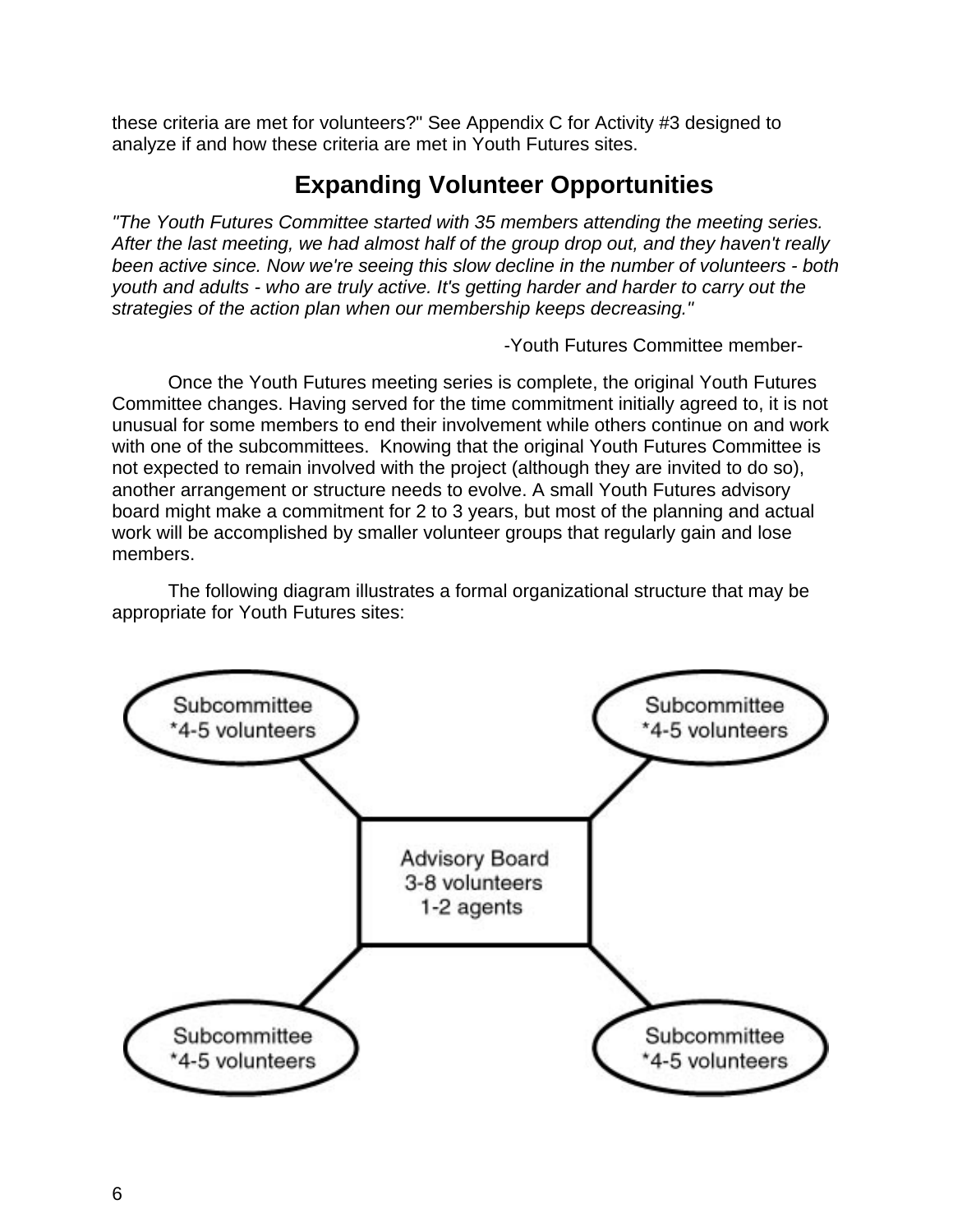Notice how the advisory board and subcommittees are comprised of a small number of members. Members of the advisory board and subcommittees are responsible for deciding major policies and plans to guide the future direction of the project. Working from a large committee is often unmanageable and it is unrealistic to expect long-term commitment from large numbers of people. Yet, if roles for Youth Futures volunteers are limited to only serving on the advisory board or on a subcommittee, many potential volunteers will never be involved in the project because neither of these roles accommodates their personal situation. It is important, then, that we expand our definition of Youth Futures volunteers and the roles available for them.

In years past, volunteers were able to commit significant amounts of time to an organization or cause. Today, volunteers face increasing demands on their time which affects their willingness and ability to volunteer. This loss of discretionary time is one of the greatest challenges in volunteer retention. Effective volunteer organizations recognize this situation and, in response, offer alternative opportunities to volunteers. In Youth Futures, two alternative volunteer opportunities can be offered to tap into the energies of community citizens, yet still be respectful of their other obligations. These alternatives offer additional roles for volunteers who cannot commit to a Youth Futures subcommittee or advisory role.

Short-term time commitments are one option to individuals who are not able to volunteer on a regular basis. Many groups already use this approach with great success. Rather than ask someone to serve in a role that carries a long-term commitment (such as on an advisory board), organizations now offer volunteer assignments that are measured in terms of hours or days instead of an ongoing indepth commitment. These "ad hoc" or "fast food" volunteer opportunities offer an alternative to the person who is reluctant to become involved in a position requiring a lengthy time commitment.

Youth Futures sites may want to integrate this approach into their retention (and recruitment) efforts. If asked to serve on say, the Youth Futures Activities subcommittee and attend regular meetings of the group, persons already holding a full-time job may see little appeal in this task. Instead, could the commitment be redefined and still meet the present need? Perhaps if the request asked for a commitment to "plan 3 family activities in our community from January through May with the help of 8 other local volunteers", this might still provide the necessary volunteer assistance needed while, at the same time, framing the request in terms realistic to the potential volunteer. Another example of a very short-term volunteer job might be to ask a business person to present a 2-hour session twice a year to adolescents on career choices. Already employed volunteers are likely to see such short-term and clear requests as "do-able" and realistic. Volunteers with limited time are more likely to stay involved with Youth Futures if the volunteer job is easy for them to do and, at the same time, makes them feel useful with their limited time constraints.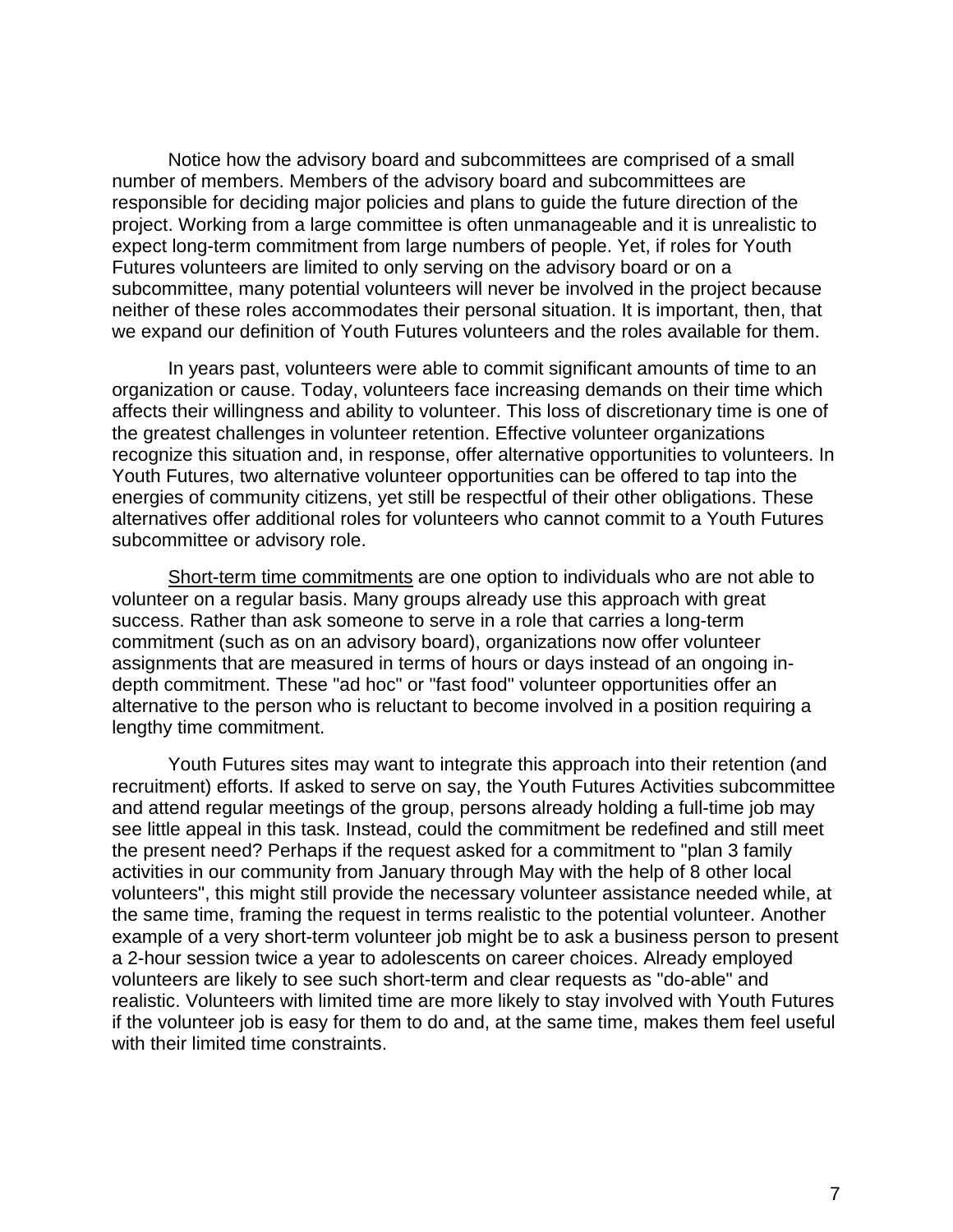When volunteers are needed for a special event, can Youth Futures sites reach out to citizens who do not already have major volunteer responsibilities with the organization? Relying too heavily on a few dedicated volunteers places them at-risk for burnout and does little to involve the community at-large.

Strive to introduce people to volunteer jobs that are easy for them to accept and make them feel useful even though they have limited time. Be aware that short-term volunteering is not as rewarding as long-term; therefore, it is very important that shortterm volunteers know how the tasks they are doing contributes to the overall goal.

Family volunteer opportunities offer another approach Youth Futures sites can use to retain and recruit volunteers. Employed parents who may already feel they have too little time with their children and spouses, may view a family volunteer opportunity as a genuine way to contribute to their community and spend quality time with their family. Youth Futures sites often work on activities and events that lend themselves to this type of arrangement.

The following illustration depicts a "career ladder" structure which volunteers might follow that includes opportunities of similar or increasing responsibility based on time and experience of volunteers. At any point, a volunteer can move in any direction to a different opportunity or can drop out of the volunteer role.



The bottom line on volunteer retention is to design volunteer work to be so much fun and so rewarding that persons want to stay with the volunteer experience, for without it, a void would exist in their life.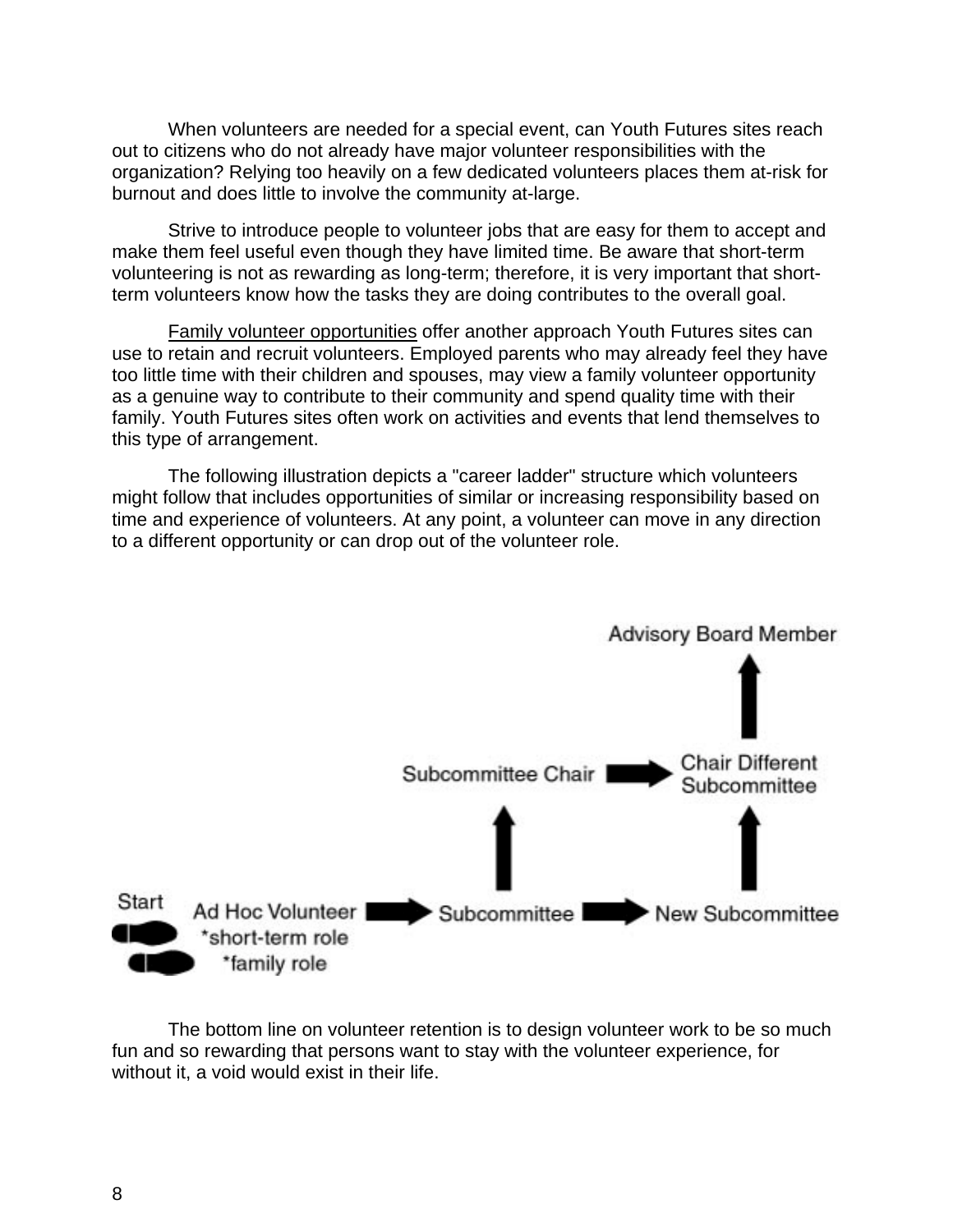# **RECOGNITION**

Volunteer recognition is a vital component to keeping volunteers active and motivated. Meaningful recognition serves as a powerful motivator for not only continued involvement, but for the successful recruitment of new volunteers. Recognition is equally, if not even more important for youth volunteers; Hawkins includes recognition as one of three conditions necessary for youth to feel bonded to a group. For volunteers, recognition may be the "salary" for their efforts.

Recognition is a process, rather than an endpoint or product. That means thoughtful recognition must be ongoing and displayed in different forms. Just as volunteers have different reasons for being involved in Youth Futures, they also vary in how they like to be recognized. Some people find satisfaction in receiving pins and certificates, while others would much prefer a thank you letter be sent to their family and employer. Planning various forms of recognition into the Youth Futures program is the surest way to meet many different individual preferences.

Recognition is most effective when people are rewarded with things that are significant to them. Recognition may be formal or informal. Formal recognition involves more traditional and structured methods such as pins, certificates and award banquets. Formal recognition frequently involves the media in publicizing news releases and conducting interviews with radio or TV.

Informal recognition ranges from the simple "thank you" to providing useful tools and resource materials to volunteers. Offering volunteers ongoing opportunities to learn and become more knowledgeable about the issues related to Youth Futures is an excellent type of informal recognition.

The most effective recognition is personalized, creative, appropriate and meaningful for the individual; that means, it cannot be "canned". Bruny states that recognition by and in front of peers, professional associates, friends, and/or neighbors is the most meaningful type of recognition. Often times, recognition is more meaningful if it reflects a specific contribution of the volunteer, rather than general recognition for involvement in the program. For example, Youth Futures volunteers could be recognized for being a founding member, recruiting the most volunteers over the last year, organizing a special event, or making public presentations.

A balance of formal and informal recognition will have the best chance of meeting the varying preferences among volunteers. No matter the combination, Holtham notes three factors important in successful recognition: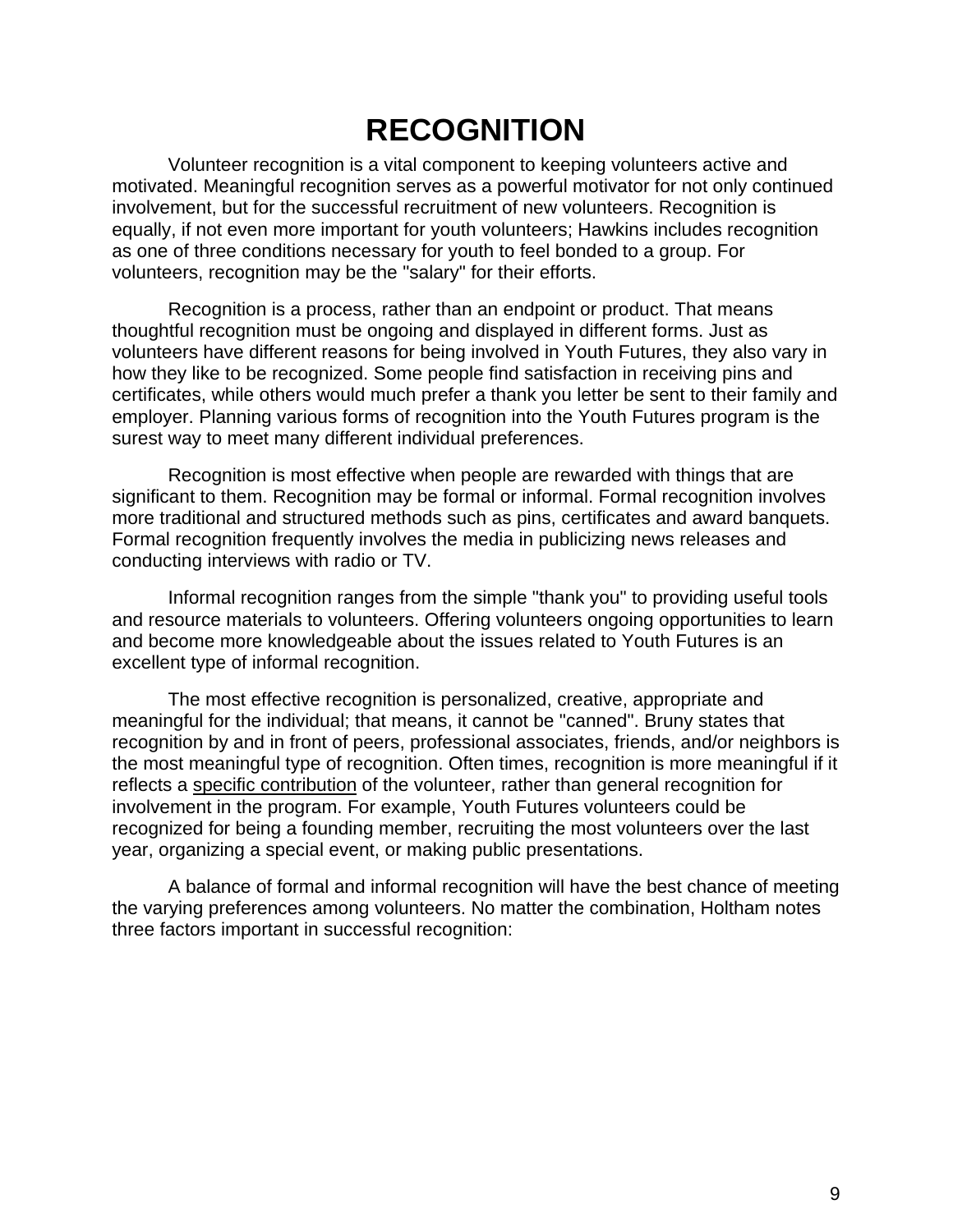• When formal recognition is awarded, the person who recognizes the volunteer should be familiar with the volunteer and knowledgeable on his/her contributions. Often, the mistake is made to have someone high in the organization's structure recognize the volunteer when this person hardly knows the person s/he is acknowledging. Recognition is most meaningful when it is presented by someone who has rapport and an established relationship with the volunteer.

As one example of this, a book on volunteer management recommended writing thank you letters to volunteers as acknowledgement of their contributions. A "form" thank you letter was included so volunteer managers could just insert the name and address of different volunteers onto the same letter! What an example of personal recognition! Instead, a thank you letter should be tailored to the volunteer and written by someone who is aware of and respectful of the volunteer's contributions.

- During volunteer recognition events, the focus should always be on the volunteers and their contributions. Special guests, administrators, and so on are of secondary importance at a volunteer recognition event.
- Allow volunteers being recognized the opportunity to offer a testimonial on their experiences. This testimonial may be a brief address to the audience, an interview in the organization's newsletter, local newspaper or radio, or printed statements on program literature and displays. These testimonials serve to reinforce the volunteer's motivation to continue as well as motivating other volunteers and recruiting new volunteers.

A myriad of ways to recognize volunteers exist, limited only by the creativity of those doing the recognizing. Recognition can be done in conjunction with schools, businesses, civic clubs, and other youth organizations to increase the publicity and awareness of the project.

### **Ideas for Recognizing Youth Futures Volunteers**

Recognition is an attitude as well as an activity, a process as much as a product. Ideally, it takes place day to day, not as a once a year event.

- $*$  Call the volunteer by name
- $*$  Send handwritten thank you notes to the volunteer
- $*$  Send thank you notes to the volunteer's spouse, parents and/or family
- \* Send a letter of appreciation/commendation to the volunteer's employer, school principal or teachers (see Appendix D)
- \* Arrange for a "spotlight" article on the Youth Futures volunteer(s) in church bulletins, company newsletter, school newspapers, etc. (see Appendix E)
- \* Introduce new volunteers at meetings and feature them in newsletters (see Appendix F)
- \* Profile a volunteer in Youth Futures newsletters, newspaper columns, school newspapers, bulletin boards, etc.
- $*$  Conduct a radio interview with a volunteer every other month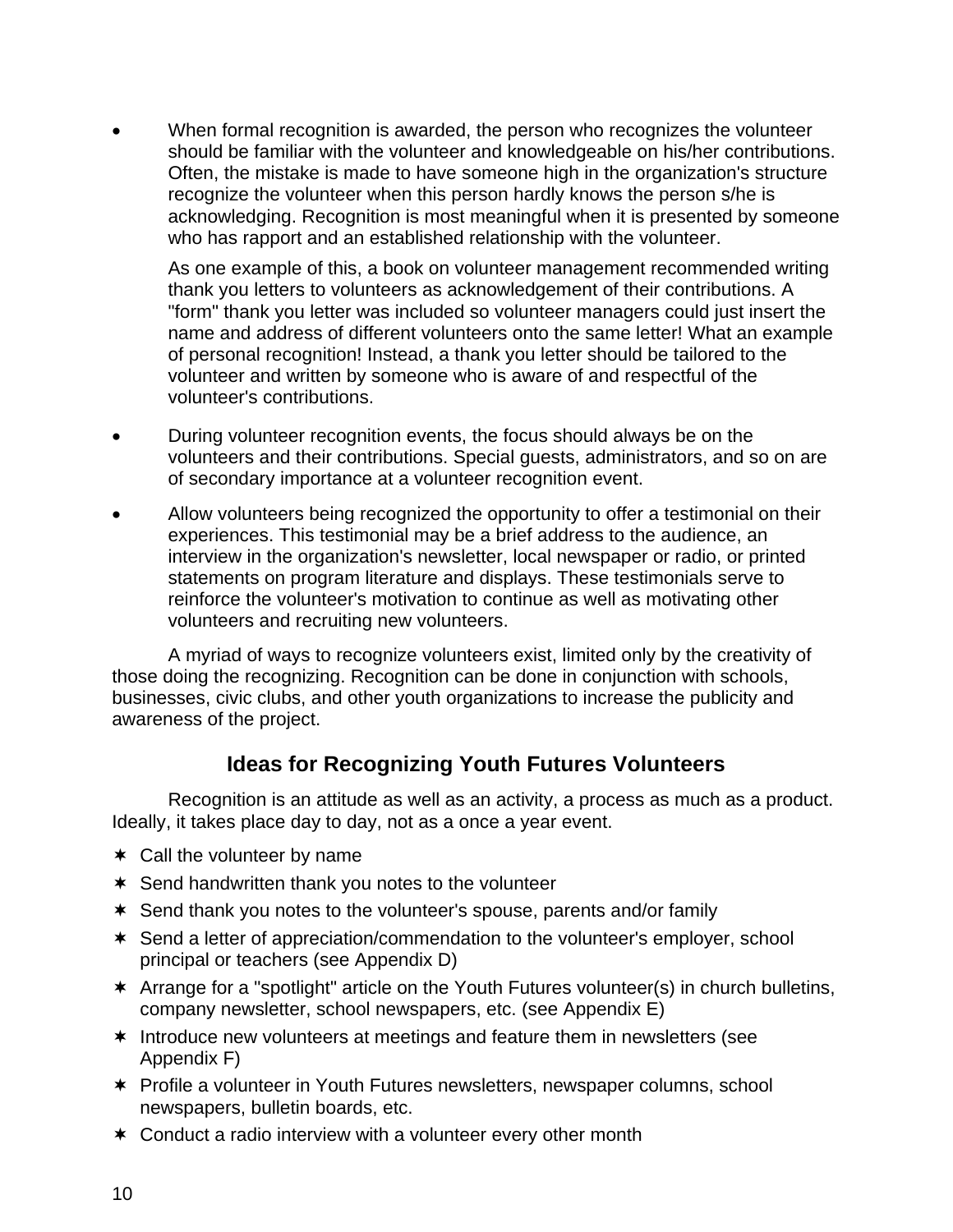- $*$  Recognize a volunteer on a local bank electronic sign, business marquee, church bulletins, etc.
- \* Submit articles to a local newspaper about volunteer contributions; include photograph of volunteers in action (see Appendix G)
- $*$  Send a letter to the editor commending volunteer contributions
- $*$  Take the volunteer out for pizza
- $*$  Compliment volunteers for a job well done
- \* If volunteers work at the Extension or Youth Futures Office, provide a mailbox, coffee mugs, etc.
- $*$  Provide refreshments
- \* Display pictures of volunteers at local fairs, community celebrations, church bazaars, school events, etc.
- \* Design a "One for One" program which awards current volunteers who recruit another Youth Futures volunteer
- \* Arrange volunteers to provide help to one another; for example, ask youth volunteers to provide child care and ask adult volunteers to provide transportation
- $*$  Take time to listen; ask and answer questions
- \* Ask about the volunteer's family and personal interests
- $*$  Find out the best time to call the volunteer and stick to it
- $*$  Give as much advance on requests as possible
- \* Ask for opinions and viewpoints when decision-making
- \* Provide opportunities for volunteers to take on more responsibility
- \* Arrange opportunities for volunteers to speak with others about the Youth Futures project
- $*$  Include volunteers as co-presenters when asked to talk with other groups
- \* Contact school officials and inquire about providing school credit for youth efforts
- \* Write letters of recommendation to potential employers
- $*$  Provide references for jobs
- \* Write letters of recommendation to colleges
- \* Arrange for letters from high authorities or dignitaries thanking volunteers
- $*$  Award pins and certificates
- \* Solicit special discounts at area stores, restaurants or theaters for volunteers
- \* Hold an awards dinner or pizza party; "roast" Youth Futures volunteers
- " Smile and say "Thank you!"
- $*$  Give constructive feedback
- \* Provide opportunities for volunteers to give constructive feedback
- \* Hold a Youth Futures Volunteer Day during National Volunteer Recognition Week (usually the third week of April)
- \* Ask volunteers what they want to get out their work and see that they get it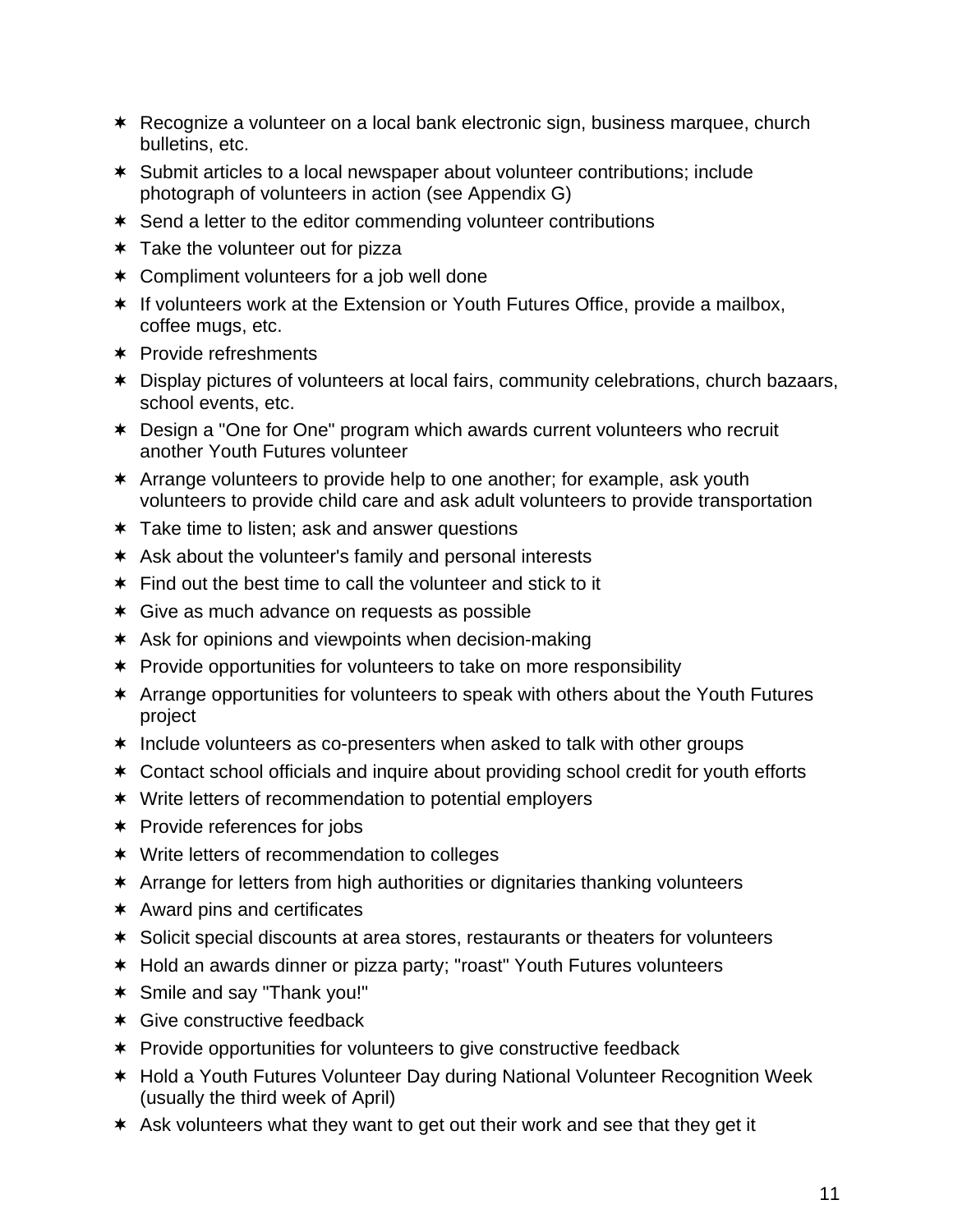- $*$  Alert volunteers to training opportunities and sponsor their participation
- $*$  Invite skilled volunteers to train other volunteers
- $*$  Nominate outstanding volunteers for community awards
- $*$  Give special awards to long-time volunteers
- $*$  Let volunteers know they are missed when absent
- \* Ask experienced volunteers to help orient new volunteers
- \* Post an "honor roll" of volunteers in the community library or town hall
- \* Use a job title for volunteers on correspondence
- \* Comment positively on volunteer's new skills and abilities
- \* Send humorous cards at particularly busy or stressful times
- $*$  Have fun at meetings—have a theme at meetings
- $*$  Stop by while volunteers are working and talk with each
- $*$  Track the length of time volunteers have worked and recognize by years served
- \* Develop profiles of specific individuals
- \* Create chart showing \$\$\$ value of volunteer efforts
- \* Help paid staff understand and appreciate volunteer roles
- $*$  Help volunteer staff understand and appreciate paid staff roles
- $*$  Include volunteers' families in celebration events
- $*$  Publish a monthly birthday listing in newsletters
- $*$  Feature photos of volunteers on displays, in brochures and other publications
- \* Organize a volunteer skit borrow the Volunteer Recognition Skit Kit, available from Linda Kustka, Lowell Hall, Madison
- \* Involve volunteers in the development and refinement of the local Youth Futures project

# **CONCLUSION**

Anyone concerned with maintaining and building the Youth Futures volunteer base must direct attention to the issues of volunteer retention and recognition. To maximize effectiveness:

- Design Youth Futures volunteer tasks to complement members' reasons for volunteering
- Match Youth Futures volunteers' preferences and skills to volunteer tasks
- Create an environment that is friendly, respectful, welcoming, challenging and rewarding for Youth Futures volunteers
- Recognize Youth Futures volunteers on an ongoing basis using formal and informal methods.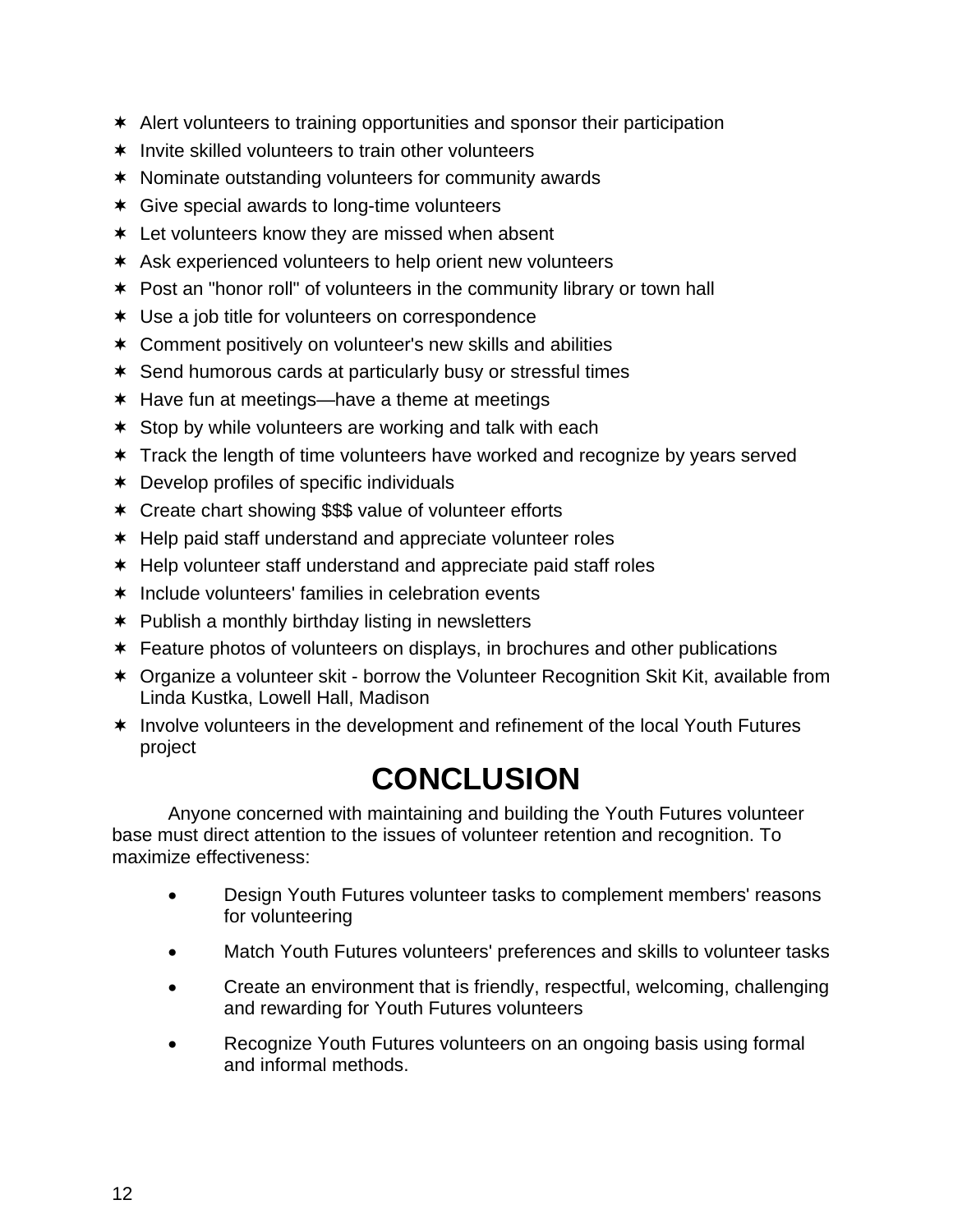Sometimes a reminder on the importance of the work being done can serve as an incentive to volunteers and salaried staff alike. Perhaps the following poem will serve in that capacity for individuals working with Wisconsin Youth Futures—

#### **Not Such A Silly Goose**

This fall, when you see geese heading south for the winter flying along in a V formation—you might consider what science has discovered as to why they fly that way.

As each bird flaps its wings, it creates an uplift for the bird immediately following. By flying in V formation, the whole flock adds at least 71 percent greater flying range than if each bird flew on its own.

People who share a common direction and sense of community can get where they are going more quickly and easily, because they are traveling on the thrust of another.

When a goose falls out of formation, it suddenly feels the drag and resistance of trying to go it alone—and quickly gets back into formation to take advantage of the lifting power of the bird in front.

If we have as much sense as a goose, we will stay in formation with those who are headed the same way we are.

When the head goose gets tired it rotates back in the wing, and another goose flies point.

It is sensible to take turns doing demanding jobs with people or with geese flying south.

Geese honk from behind to encourage those up front to keep up the speed— What do we say when we honk from behind?

Finally—and this is important—when a goose gets sick, or is wounded by gunshots and falls out of formation, two other geese fall out with the goose and follow it down to lend help and protection.

They stay with the fallen goose until it is able to fly or until it dies; and only then do they launch out on their own or with another formation to catch up with their group.

If we have the sense of a goose we will stand by each other like that.

\*author unknown\*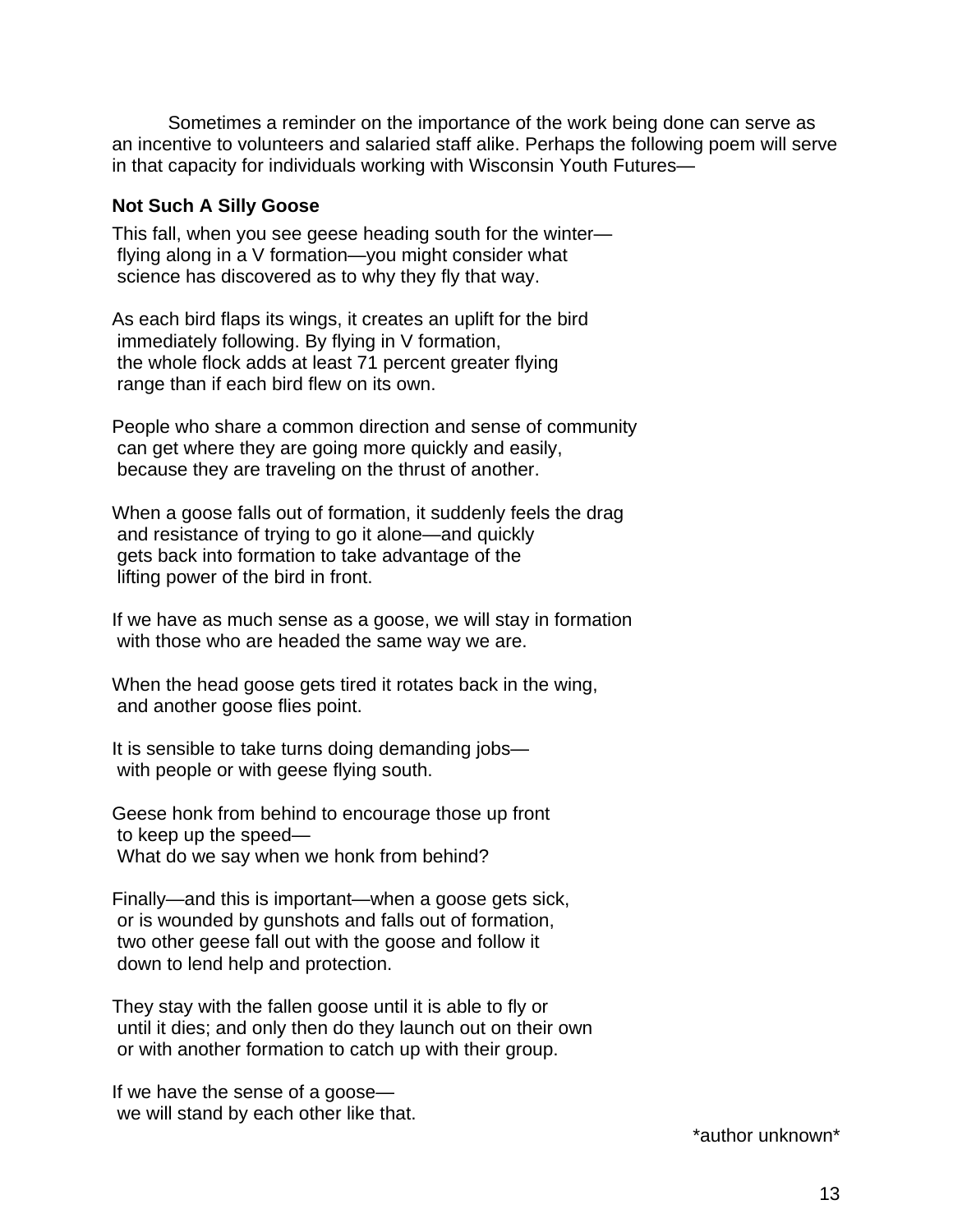#### **REFERENCES**

- Battle, R. V. (1988). *The volunteer handbook*. Austin, TX: Volunteer Concept.
- Bruny, S. P. (1981). *Recognition of the volunteer.* Columbus, OH: State 4-H Office, Ohio Cooperative Extension Service, The Ohio State University.
- Hawkins, D. (1993). *Communities that care: Risk-focused prevention using the social development strategy*. Seattle, WA: Developmental Research and Programs, Inc.
- Holtham, M. M. (1989). *Extension's blueprint for volunteer excellence*. Ithaca, NY: Cornell Cooperative Extension, Cornell University.
- Lynch, Richard. (1983). Designing volunteer jobs for results. *Voluntary Action Leadership. Summer 1983*, 55-58.
- Morrison, E. K. (1988). *Working with volunteers: skills for leadership*. Tucson, AZ: Fisher Books.
- Smith, N. H., & Berns, G. (1981). Results of a national survey of recruitment and motivation techniques. *Volunteer Administration, Summer 1981*.

United Hospital Fund. (1993). *The changing role of volunteerism*. New York, NY.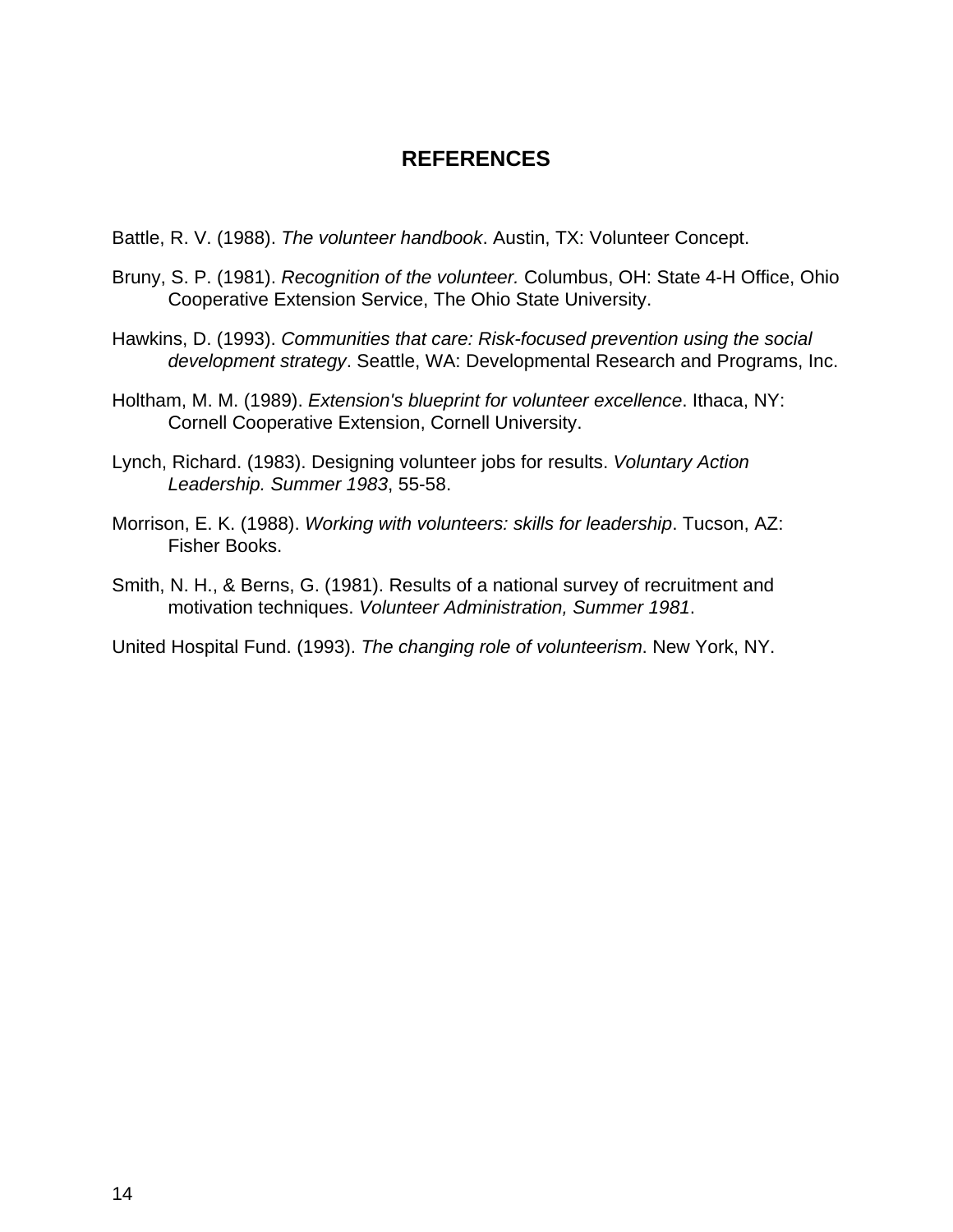# **APPENDIX A**

#### ACTIVITY #1 - WHY ARE YOU INVOLVED?

(Youth Futures volunteers have various reasons for being involved in the project. Do their roles, that is what they are being asked to do, match their reasons for being involved?)

Please answer the following questions.

1. Why did you join or become active in Youth Futures?

2. What are your reasons for still being involved in Youth Futures now?

3. Using a scale of 1 to 10, rate how your involvement in Youth Futures has matched your expectations of what you thought it would be. (1=nothing like I expected, 10=everything I expected)

1 2 3 4 5 6 7 8 9 10

4. How satisfying has it been working with Youth Futures? (1=not at all satisfying, 10=extremely satisfying)

1 2 3 4 5 6 7 8 9 10

5. How could your involvement with Youth Futures be more satisfying for you?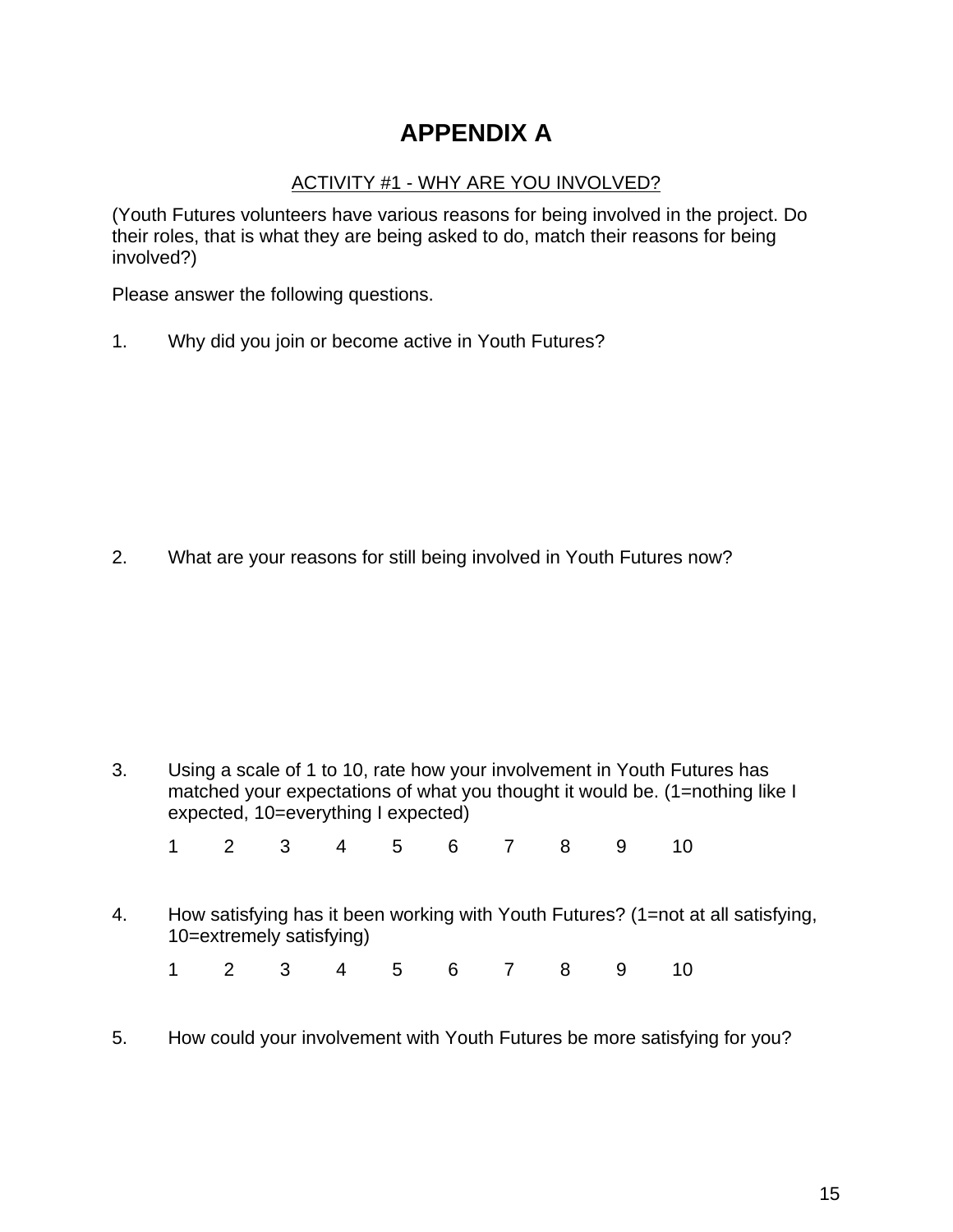# **APPENDIX B**

#### ACTIVITY #2 - MATCHING SKILLS & PREFERENCES WITH TASKS

(A sure way to lose volunteer commitment is to place people in jobs that don't match their skills or preferences. Maximizing volunteer involvement can be achieved when people are working on tasks that complement their abilities and interests.)

If you were asked to do 3 of the tasks listed below, which 3 would you be most willing to do? Circle those 3.

- wash the car
- wash & dry dishes sweep floor
- 

- iron clothes • mow lawn
	- take out garbage

• change bedding

• shovel snow

• cook dinner

- clean toilet
- grocery shop
- clean garage
- vacuum
- change oil in car
- clean shower/bathtub
	- dust
	- rake leaves
	- $\bullet$  other  $\_\_\_\_\_\_\_\_\_$

Now, think about which of the above tasks you do most often. Place a check in front of those 3 tasks you most often do.

(over)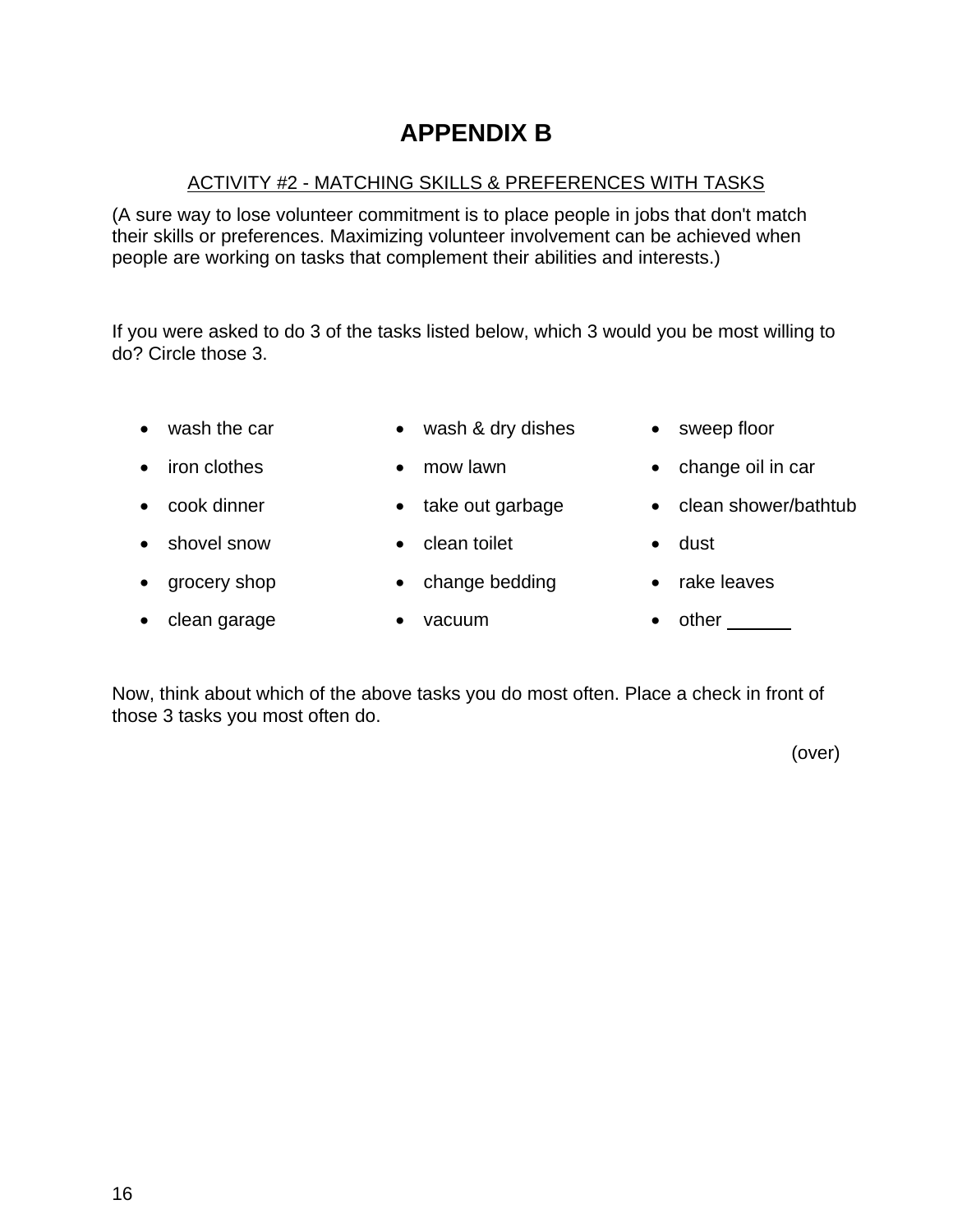Listed below are some tasks of Youth Futures projects. Circle the 3 tasks you would be most interested in doing.

- chaperon youth activities
- assemble newsletters
- write articles for newspaper and newsletter
- be interviewed on local radio or TV
- help lead/teach workshop for parents
- help lead/teach workshop for youth
- do fund-raising with local businesses, boards, individuals
- lead committee meetings
- telephone other members on reminders
- organize activities
- other

Now, go back and check the 3 tasks you most often do in Youth Futures.

#### Questions

Is there consistency when you compare what you like to do versus what you actually do?

Are there tasks you would rather do than those you're presently doing? If so, which one(s)?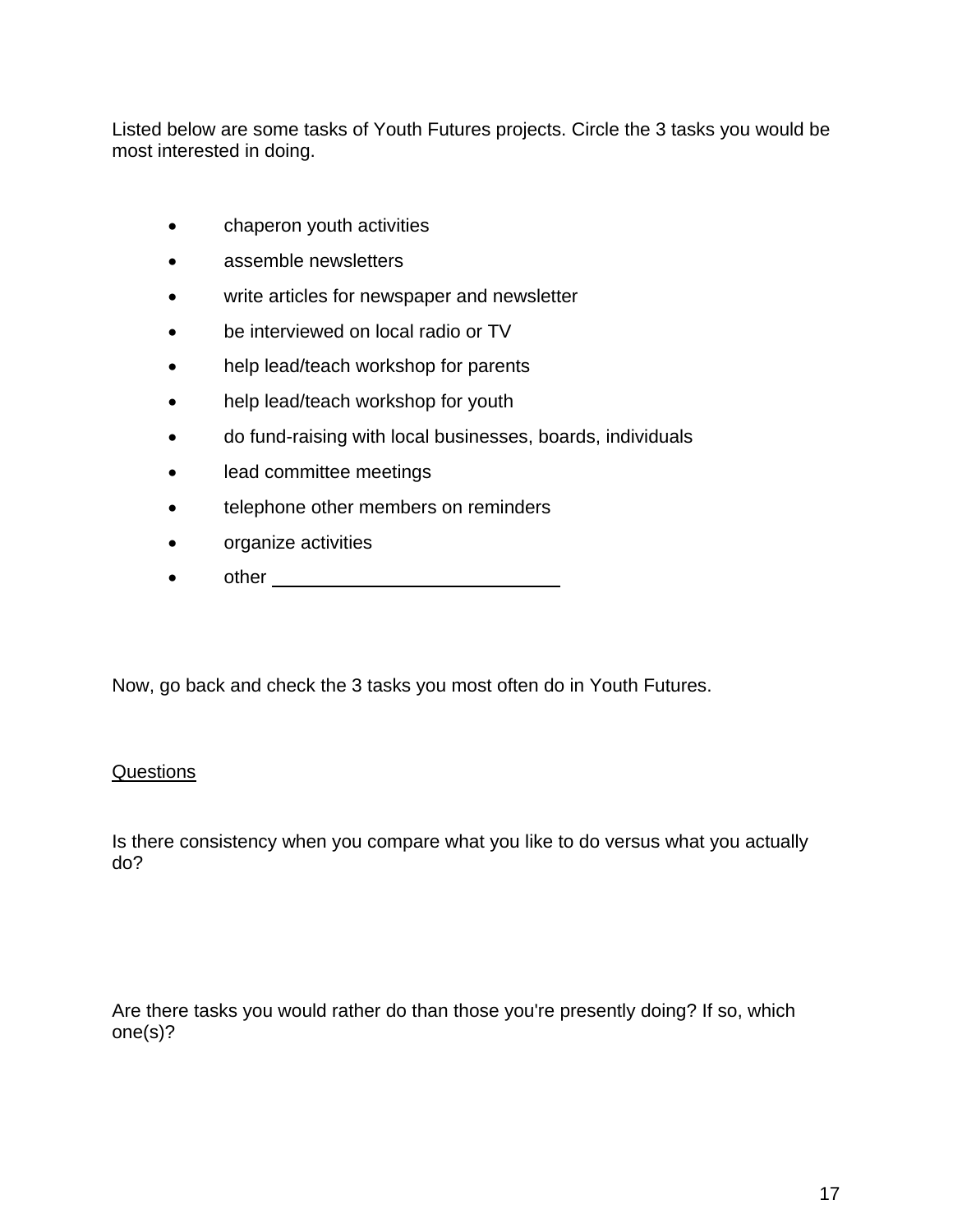# **APPENDIX C**

#### ACTIVITY #3 -WHY VOLUNTEERS REMAIN COMMITTED

Summarized below are reasons volunteers remain committed to an organization or cause. For each reason listed, cite examples of how the local Youth Futures project fulfills the reason. For example, how does Youth Futures let volunteers know they are appreciated? That their involvement makes a difference? That there is opportunity for advancement? What will be done to provide these examples where few or none exist?

|                | <b>Reasons</b>                                                                                                             | <b>Youth Futures Examples</b> |
|----------------|----------------------------------------------------------------------------------------------------------------------------|-------------------------------|
| 1 <sub>1</sub> | They feel appreciated.                                                                                                     |                               |
| 2.             | They can see their involvement<br>makes a difference.                                                                      |                               |
| 3.             | There is a chance for advancement.                                                                                         |                               |
| 4.             | There is opportunity for personal<br>growth.                                                                               |                               |
| 5.             | They receive public and private<br>recognition.                                                                            |                               |
| 6.             | They feel capable of handling the<br>tasks offered.                                                                        |                               |
| 7.             | There is a sense of belonging and<br>teamwork.                                                                             |                               |
| 8.             | They are involved in the<br>administrative process, such as<br>problem-solving, decision-making,<br>and objective-setting. |                               |
| 9.             | They recognize that something<br>significant is happening because<br>the group exists.                                     |                               |
| 10.            | Their personal needs are being<br>met.                                                                                     |                               |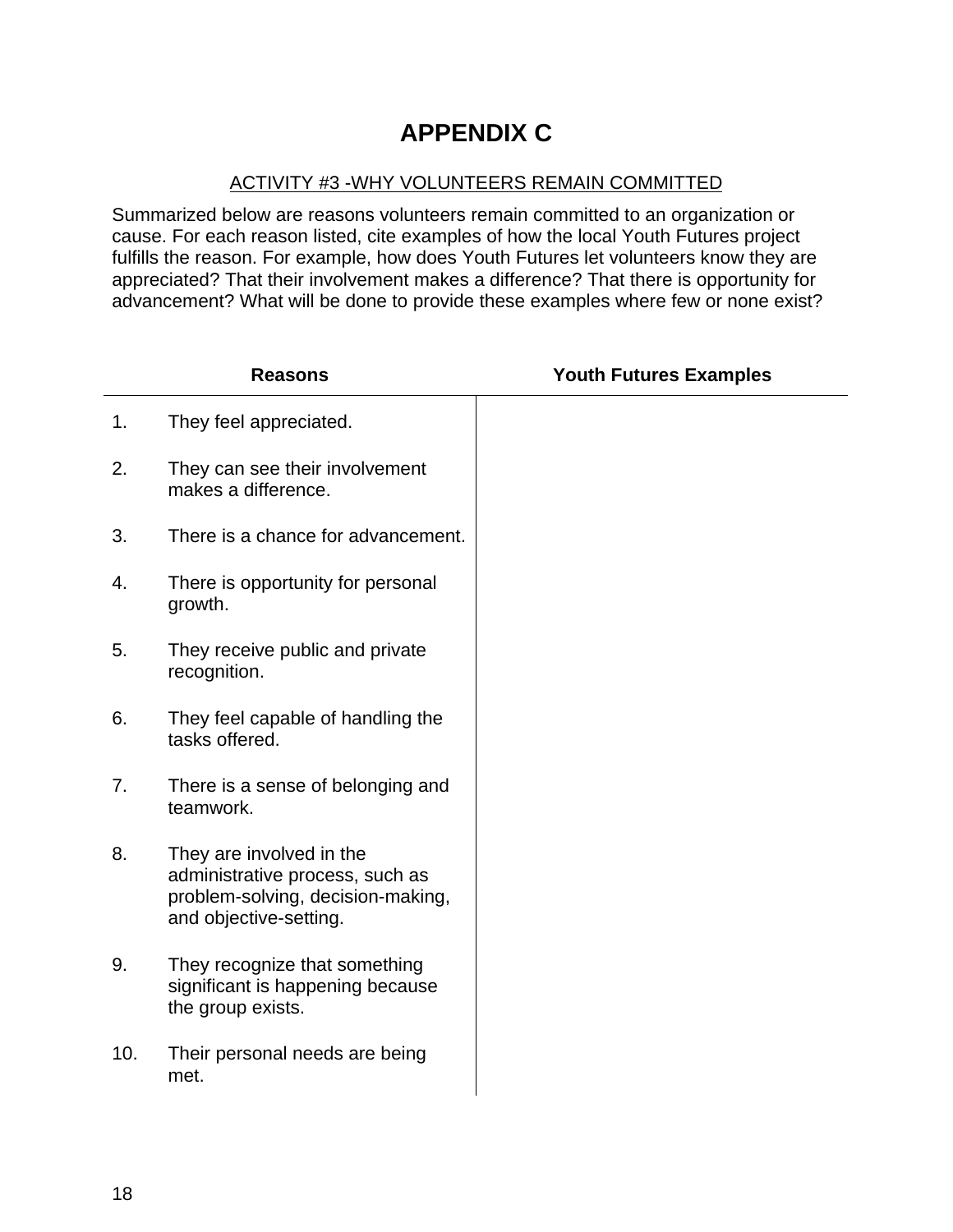### **APPENDIX D**

(letter of commendation to school principal)

May 1, 1994

Jeanette Hampton, Principal Wisconsin Dells High School Wisconsin Dells, WI 53965

Dear Ms. Hampton:

As an advisor to Wisconsin Dells Youth Futures, I would like to call your attention to the notable contributions invested by Jason Shepard and Connie Nickel, students at WDHS. Jason and Connie have both demonstrated leadership skills far surpassing what has been asked of them.

WI Dells Youth Futures is a community-based coalition that works to prevent alcohol use and abuse by young people in our community. Youth Futures efforts bring together the energies of youth and adults who strive to:

- provide parents and other community adults with educational opportunities
- promote less emphasis on alcohol sales and consumption during community events
- encourage productive teen-parent communication
- increase consistent law enforcement policy in the 5-county area of underage drinking

Both Jason and Connie have taken a strong public stance against underage drinking and have worked diligently to make changes that improve the community to be more supportive of young people. Jason headed up a public opinion telephone survey which collected information on citizen views regarding the presence of alcohol at various community events. Connie has spoken to community civic groups and presented information from the Teen Assessment Project survey and how organizations can contribute to the positive development of WI Dells youth. Jason and Connie represented WI Dells Youth Futures at the 1993 Statewide Youth Futures Conference and presented the status of the local effort. Numerous other examples attest to their commitment to preventing underage drinking.

I have enclosed a brochure on WI Dells Youth Futures for your perusal. WI Dells Youth Futures strives to include as many young people and adults in our community as possible. I ask you to support Jason and Connie in their efforts for youth and to encourage other young people to become involved. Your participation, as well as that of all school personnel in WDHS is welcome. Please contact Jason or Connie or myself at 608/742-2141 for more information on WI Dells Youth Futures.

Sincerely,

COUNTY AGENT AND TITLE COUNTY EXTENSION OFFICE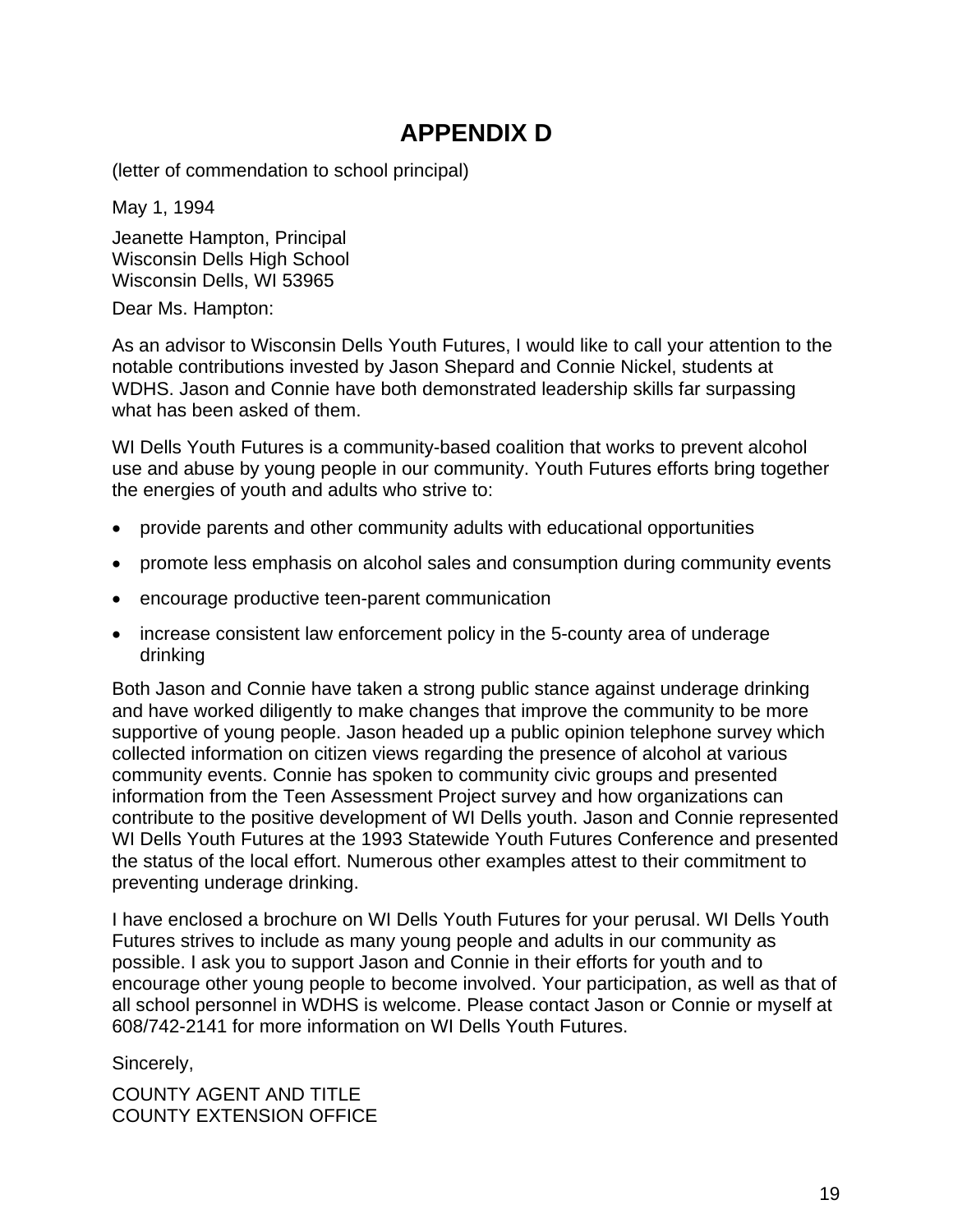# **APPENDIX E**

(highlights the contributions of an "ad hoc" volunteer; include photograph)

#### COMMUNITY SPOTLIGHT

Niagara Youth Futures salutes (NAME) for her contributions in decreasing underage drinking in our community. (NAME) helped coordinate four Middle School Activity Nights for 6th to 8th grade students since January. These activity nights provided a fun and alcohol-free social gathering for young teens as well as involved older teens in leading games and events at the nights. When asked if the activity night was worthwhile, one middle school student said, "(INSERT QUOTE)." (NAME) is one of many Niagara residents who have volunteered their time to Youth Futures and helped make a positive difference for young people.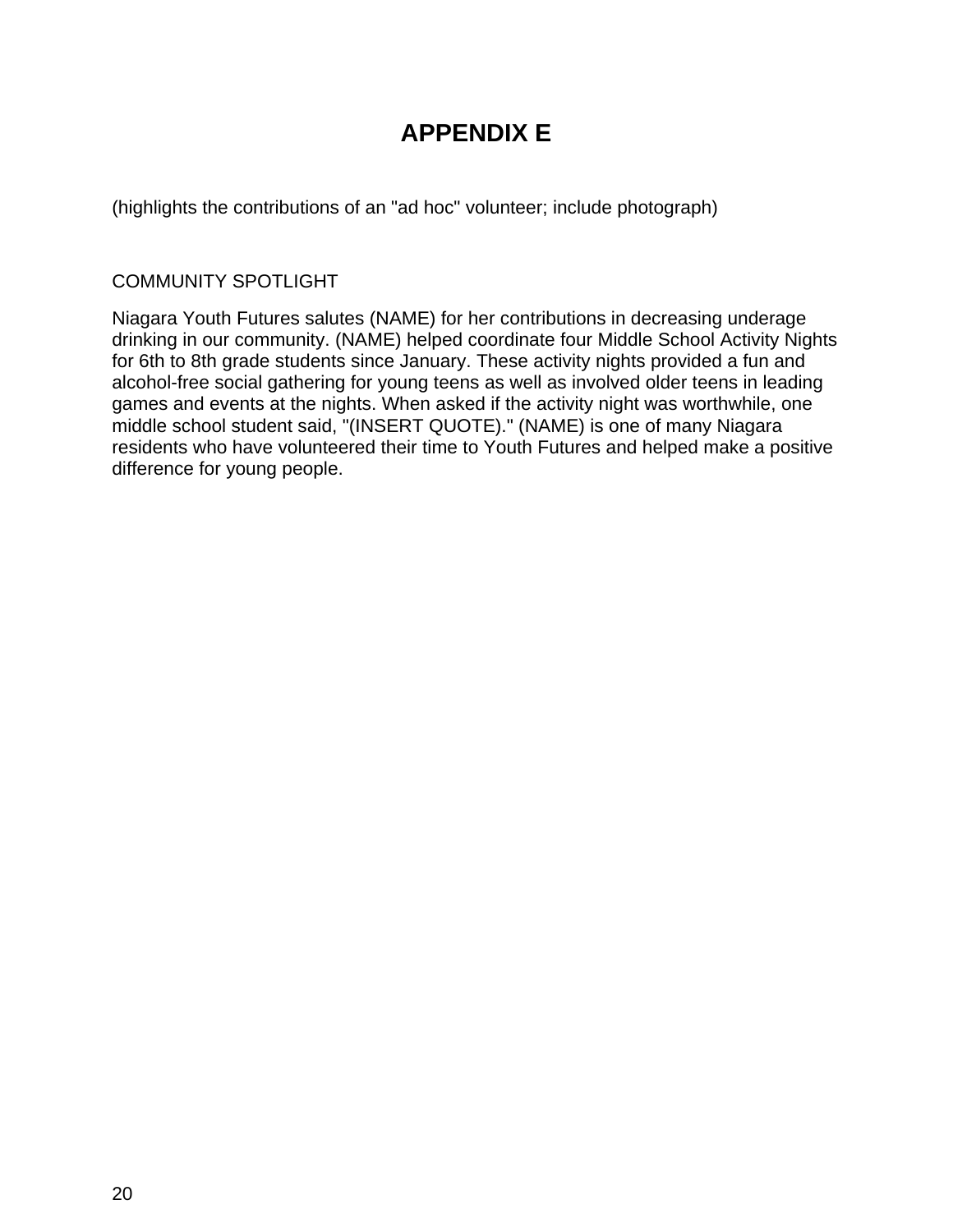# **APPENDIX F**

#### **RIPON COMMUNITY FUTURES WELCOMES NEW MEMBER**

Ripon Community Futures is pleased to announce (NAME) has been selected a member of the Executive Council, a group of eight youths and adults who provide leadership to the organization.

(NAME) is a (INSERT OCCUPATION) at (INSERT PLACE OF WORK OR SCHOOL). As a board member, (NAME) will help determine policies and strategies which will best meet the goals of establishing parent networks, providing youth activities, and expanding prevention education in the schools. (NAME) joins (INSERT NAMES OF OTHER MEMBERS) on the Executive Council.

Many other residents have volunteered their time and energy to Ripon Community Futures—so far, area volunteers have contributed more than (INSERT NUMBER) hours of time to the project.

"Volunteering is good for your health, according to a ten-year study (Volunteer 2000 Study, American Red Cross, 1988) that found that volunteer work -- more than any other activity -- dramatically increased life expectancy, " said (AGENT OR VOLUNTEER NAME).

"The study found that men who did not volunteer were two and a half times as likely to die during the study as men who volunteered at least once a week. The study also found that continued volunteering can reverse the effects of environmental stress, because social relationships directly affect the immune system and overall health."

To find out more about volunteer opportunities with Ripon Community Futures, contact Linda Jones, Program Assistant at 414/929-3170.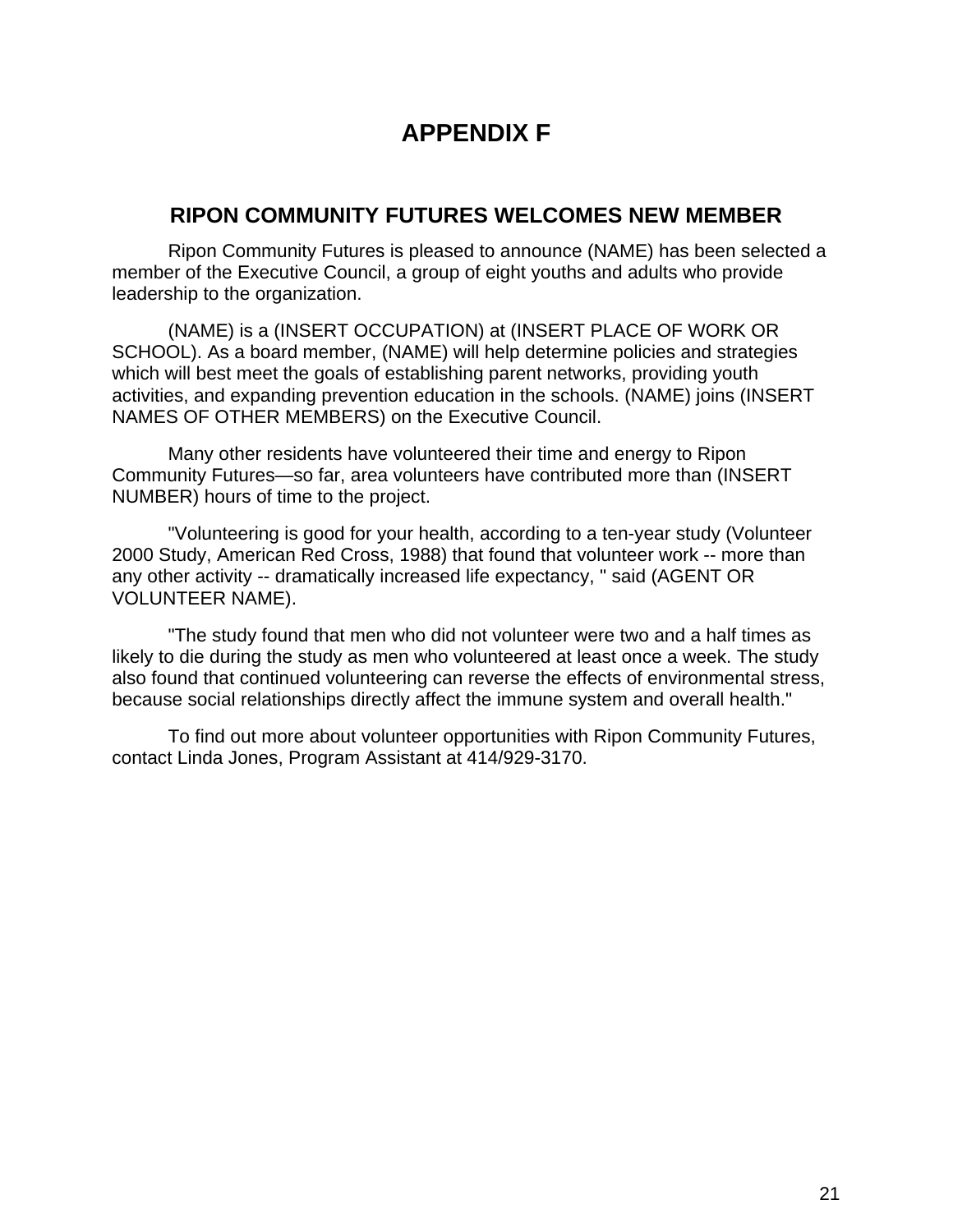# **APPENDIX G**

#### **NIAGARA YOUTH FUTURES VOLUNTEERS DONATE MORE THAN (INSERT \$ AMOUNT) WORTH OF TIME TOWARD HELPING YOUNG PEOPLE**

Niagara -- More than (FILL IN NUMBER) of (YOUR COUNTY) high school seniors report getting drunk at least once a month, according to a University of Wisconsin-Extension survey of young people in grades six through 12.

In response to the survey results, more than (INSERT NUMBER) adults and teenagers in Niagara have worked together since the fall of 1991 to form Niagara Youth Futures. Their goal is to prevent underage drinking.

Together, they have volunteered more then (INSERT NUMBER) hours of their time, worth (INSERT \$ AMOUNT), according to one national study of volunteers (INSERT NAME AND SOURCE OF STUDY). Their strategies for reducing teen drinking include:

- providing parenting education opportunities,
- increasing enforcement of existing laws for underage drinking, and
- increasing student involvement in school and the community.

To provide better social opportunities for young people, the Niagara Youth Futures committee has worked on a Middle School Activity Nighty for students in grades six through eight.

Older teens lead events and model positive behavior for the younger participants. Parents and other adult volunteers helped coordinate the event.

"Activities like this provide an opportunity for everyone. Parents can talk with one another and open the lines of communication for parent networking," said (FILL IN NAME OF YOUTH FUTURES VOLUNTEER OR AGENT).

"Older teens learn responsibility and gain recognition from the younger students, which encourages positive behavior. For the middle school participants, the activity night provides a fun, alcohol-free environment they can enjoy with friends."

Four Activity Nights have been sponsored by Youth Futures, and attendance has increased with each event.

In Niagara, Youth Futures is coordinated by Liz Youren, project assistant. Volunteers who chair the subcommittees are (FILL IN NAMES).

Marinette County UW-Extension faculty providing resources to Youth Futures are (INSERT FACULTY NAMES AND TITLES).

For more information on the Niagara Youth Futures, contact Liz Youren at 715/251-3769.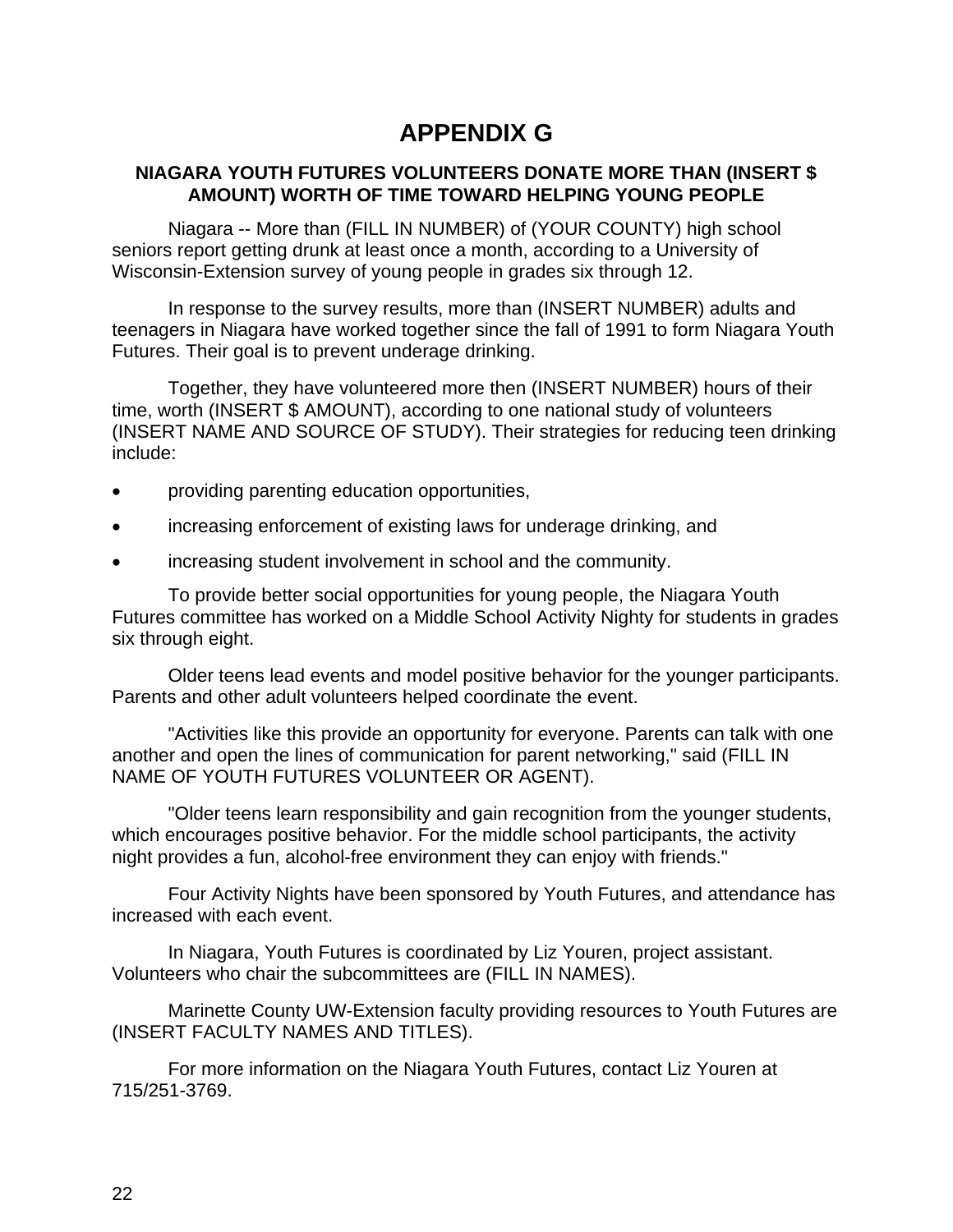#### **Note to Agents:**

To estimate the dollar value of volunteer hours, two national studies serve as resources. "Giving and Volunteering in the United States" 1992, conducted by The Gallup Organization for Independent Sector reported that volunteers estimated the hourly value of their time at \$14.30. Based on information in "Volunteer 2000 Study" done by the American Red Cross, 1988, the current dollar equivalent of volunteer time was estimated at \$9.00-10.00 per hour. Feel free to use either of these figures or to calculate another one.